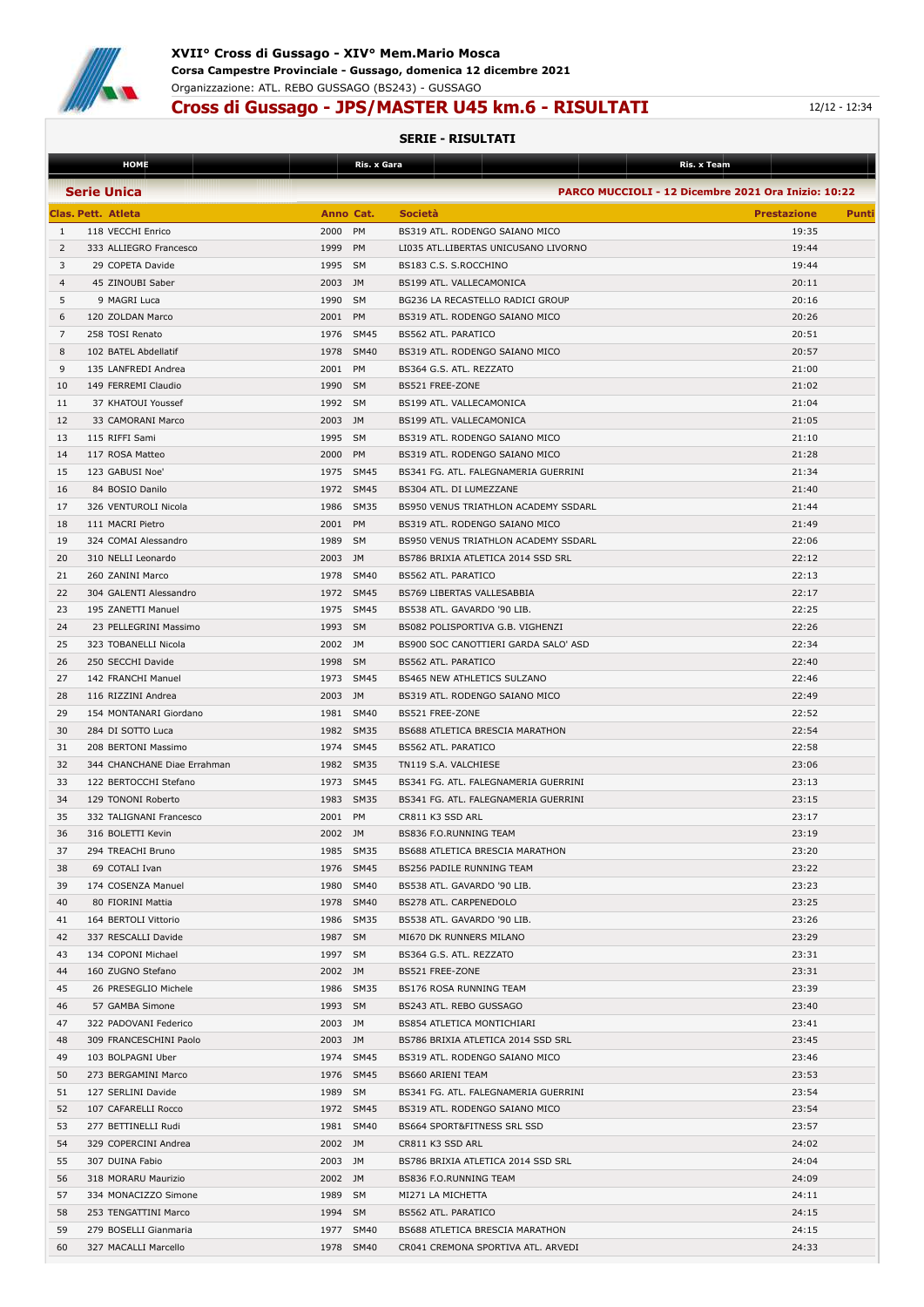| 61  | 280 BRESCIANI Cristian         |         | 1977 SM40 | BS688 ATLETICA BRESCIA MARATHON      | 24:35      |
|-----|--------------------------------|---------|-----------|--------------------------------------|------------|
| 62  | 292 ROSSI Massimo              |         | 1974 SM45 | BS688 ATLETICA BRESCIA MARATHON      | 24:37      |
| 63  | 10 CALVI Alberto               |         | 1985 SM35 | BG300 ATL. TREVIGLIO                 | 24:40      |
| 64  | 131 ZANARDINI Roberto          |         | 1972 SM45 | BS341 FG. ATL. FALEGNAMERIA GUERRINI | 24:43      |
| 65  | 157 RITARDO Denis              |         | 1977 SM40 | BS521 FREE-ZONE                      | 24:46      |
| 66  | 235 FRETI Mauro                |         | 1979 SM40 | BS562 ATL. PARATICO                  | 24:48      |
| 67  | 266 RAMBALDINI Giuseppe        |         | 1975 SM45 | BS607 ATL. POMPIANO                  | 24:53      |
| 68  | 143 LORINI Michele             |         | 1977 SM40 | BS465 NEW ATHLETICS SULZANO          | 25:03      |
| 69  | 302 BIANCHI Pietro             |         | 1985 SM35 | BS769 LIBERTAS VALLESABBIA           | 25:06      |
| 70  | 110 GRANATI Andrea             | 2002 JM |           | BS319 ATL. RODENGO SAIANO MICO       | 25:07      |
| 71  | 257 TOLOTTI Ivan               |         | 1974 SM45 | BS562 ATL. PARATICO                  | 25:10      |
| 72  | 331 ROSSI Tommaso              | 2003 JM |           | CR811 K3 SSD ARL                     | 25:17      |
| 73  | 283 DAFFI Andrea               |         | 1972 SM45 | BS688 ATLETICA BRESCIA MARATHON      | 25:20      |
| 74  | 330 GAZZANIGA Manuel           | 2002 JM |           | CR811 K3 SSD ARL                     | 25:20      |
| 75  | 73 MINENI Mattia               | 1992 SM |           | BS256 PADILE RUNNING TEAM            | 25:20      |
| 76  | 161 AFFRINI Diego              |         | 1982 SM35 | BS538 ATL. GAVARDO '90 LIB.          | 25:23      |
| 77  | 198 ALLIEVI Omar               |         | 1974 SM45 | BS562 ATL. PARATICO                  | 25:25      |
| 78  | 298 BONETTI Tomaso             |         | 1974 SM45 | BS707 RUNNING CAZZAGO SAN MARTINO    | 25:29      |
| 79  | 313 SETZU Carlo                |         | 1975 SM45 | <b>BS797 STRALENO</b>                | 25:33      |
| 80  | 128 TONONI Cristian            |         | 1972 SM45 | BS341 FG. ATL. FALEGNAMERIA GUERRINI | 25:56      |
| 81  | 190 SEBASTIANI Salvino         |         | 1978 SM40 | BS538 ATL. GAVARDO '90 LIB.          | 26:12      |
| 82  | 183 OLIVETTI Alberto           |         | 1980 SM40 | BS538 ATL. GAVARDO '90 LIB.          | 26:14      |
| 83  | 342 MARCHINA Luca (I)          |         | 1982 SM35 | RR999 ATLETA RUNCARD                 | 26:22      |
| 84  | 341 GAMBERA Salvatore Luca (I) | 1987 SM |           | RR999 ATLETA RUNCARD                 | 26:23      |
| 85  | 286 FRANZONI Stefano           |         | 1973 SM45 | BS688 ATLETICA BRESCIA MARATHON      | 26:25      |
| 86  | 11 PILENGA Claudio             | 1997 SM |           | BG300 ATL. TREVIGLIO                 | 27:20      |
| 87  | 293 SALTI Diego                |         | 1976 SM45 | BS688 ATLETICA BRESCIA MARATHON      | 27:30      |
|     |                                |         |           |                                      | 27:37      |
| 88  | 177 DOSSELLI Francesco         |         | 1976 SM45 | BS538 ATL. GAVARDO '90 LIB.          | 28:03      |
| 89  | 155 PEZZOLA Michele            |         | 1977 SM40 | BS521 FREE-ZONE                      |            |
| 90  | 71 LOCATELLI Simone            |         | 1972 SM45 | BS256 PADILE RUNNING TEAM            | 28:11      |
| 91  | 193 URBANI Mirco               |         | 1974 SM45 | BS538 ATL. GAVARDO '90 LIB.          | 28:27      |
| 92  | 18 BENEDETTI Roberto           |         | 1978 SM40 | BO545 9,92 RUNNING ASD               | 28:34      |
| 93  | 12 ZECCA Andrea                |         | 1972 SM45 | BG300 ATL. TREVIGLIO                 | 28:35      |
| 94  | 201 BAIGUINI Andrea            |         | 1981 SM40 | BS562 ATL. PARATICO                  | 28:53      |
| 95  | 263 MILLUZZO Febronio          |         | 1982 SM35 | BS575 ATL. VIRTUS CASTENEDOLO        | 29:19      |
| 96  | 85 BULGARI Giuseppe            |         | 1981 SM40 | BS304 ATL. DI LUMEZZANE              | 29:54      |
| 97  | 141 LANDI Fabio                | 2003 JM |           | BS377 ATL. BEDIZZOLE                 | 30:03      |
| 98  | 171 CASALI Alessandro          |         | 1977 SM40 | BS538 ATL. GAVARDO '90 LIB.          | 30:13      |
| 99  | 50 BENZONI Giuseppe            |         | 1984 SM35 | BS243 ATL. REBO GUSSAGO              | 30:29      |
| 100 | 248 RAVELLI Fulvio             |         | 1983 SM35 | <b>BS562 ATL. PARATICO</b>           | 33:43      |
| 101 | 340 TESTA Fabio                |         | 1973 SM45 | RM173 LBM SPORT TEAM                 | 36:36      |
|     | 76 RAZA Giorgio                |         | 1975 SM45 | BS256 PADILE RUNNING TEAM            | <b>DNS</b> |
|     | 204 BELOTTI Antonio            |         | 1975 SM45 | BS562 ATL. PARATICO                  | <b>DNS</b> |
|     | 336 CANTU' Massimo             |         | 1985 SM35 | MI670 DK RUNNERS MILANO              | <b>DNS</b> |
|     | 186 PORCU Nicola               | 1987 SM |           | BS538 ATL. GAVARDO '90 LIB.          | <b>DNS</b> |
|     | 52 BILO Fatbardhi              |         | 1984 SM35 | BS243 ATL. REBO GUSSAGO              | <b>DNS</b> |
|     | 278 BONETTI Andrea             | 1988 SM |           | BS688 ATLETICA BRESCIA MARATHON      | <b>DNS</b> |
|     | 72 LUCCHINI Federico           |         | 1979 SM40 | BS256 PADILE RUNNING TEAM            | <b>DNS</b> |
|     | 270 BANCALE Lorenzo            | 2003 JM |           | <b>BS657 CORRINTIME</b>              | <b>DNS</b> |
|     | 317 CELLA Fabio                |         | 1978 SM40 | BS836 F.O.RUNNING TEAM               | <b>DNS</b> |
|     | 21 GOFFI Stefano               | 1997 SM |           | BS082 POLISPORTIVA G.B. VIGHENZI     | <b>DNS</b> |
|     | 265 PIOVANI Paolo              |         | 1982 SM35 | BS607 ATL. POMPIANO                  | <b>DNS</b> |
|     | 285 DIOTTI Davide              |         | 1985 SM35 | BS688 ATLETICA BRESCIA MARATHON      | <b>DNS</b> |
|     | 328 TAINO Geremia              | 2002 JM |           | CR041 CREMONA SPORTIVA ATL. ARVEDI   | <b>DNS</b> |
|     | 77 BOTTARELLI Andrea           | 1987 SM |           | BS274 G.P. PELLEGRINELLI             | <b>DNS</b> |
|     | 159 TRESSE Federico            |         | 1983 SM35 | BS521 FREE-ZONE                      | <b>DNS</b> |
|     |                                |         |           |                                      |            |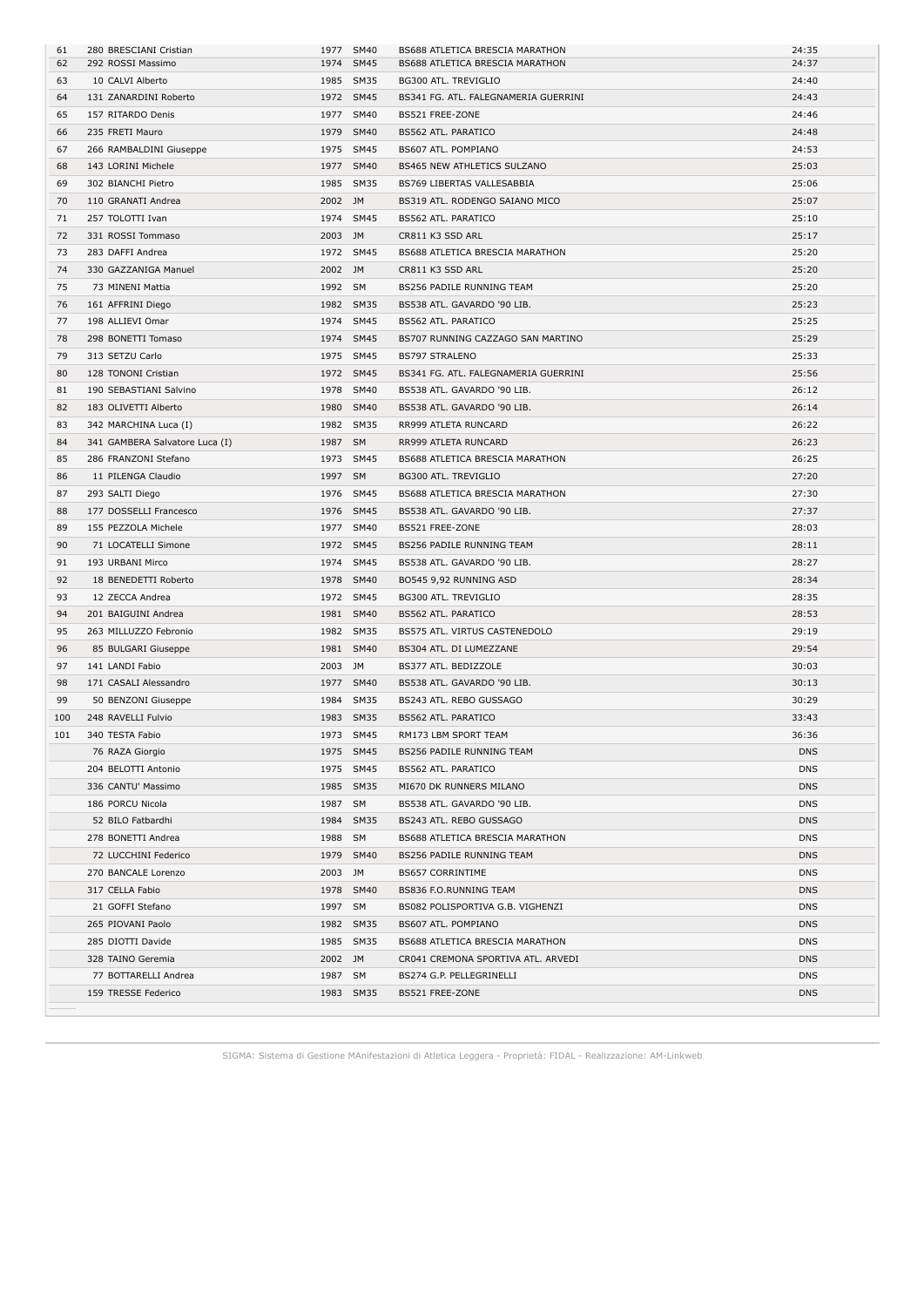

## **Cross di Gussago - MASTER U Over 50 km.6 - RISULTATI 12/12 - 12:34**

|                | <b>HOME</b>                 |                     | Ris. x Gara    | Ris. x Team                                         |                             |
|----------------|-----------------------------|---------------------|----------------|-----------------------------------------------------|-----------------------------|
|                | <b>Serie Unica</b>          |                     |                | PARCO MUCCIOLI - 12 Dicembre 2021 Ora Inizio: 09:36 |                             |
|                |                             |                     |                |                                                     |                             |
|                | Clas. Pett. Atleta          | Anno Cat.           | <b>Società</b> |                                                     | <b>Prestazione</b><br>Punti |
| 1              | 262 EL AZZOUZI Hassan       | <b>SM50</b><br>1968 |                | BS575 ATL. VIRTUS CASTENEDOLO                       | 22:29                       |
| 2              | 196 AGUZZI Roberto          | 1970 SM50           |                | <b>BS562 ATL. PARATICO</b>                          | 22:30                       |
| 3              | 243 MARINI Alessandro       | 1970 SM50           |                | BS562 ATL. PARATICO                                 | 22:35                       |
| $\overline{4}$ | 251 SOPINI Roberto          | 1968 SM50           |                | BS562 ATL. PARATICO                                 | 22:44                       |
| 5              | 124 MORANDINI Riccardo      | 1969 SM50           |                | BS341 FG. ATL. FALEGNAMERIA GUERRINI                | 22:50                       |
| 6              | 180 MARINI Roberto          | 1971 SM50           |                | BS538 ATL. GAVARDO '90 LIB.                         | 22:53                       |
| 7              | 214 BRESCIANI Giorgio       | 1966 SM55           |                | BS562 ATL. PARATICO                                 | 22:56                       |
| 8              | 274 MARTINELLI Oscar        | 1970 SM50           |                | BS660 ARIENI TEAM                                   | 23:04                       |
| 9              | 79 TOINI Mario              | 1969 SM50           |                | BS274 G.P. PELLEGRINELLI                            | 23:12                       |
| 10             | 200 ANTONELLI Roberto       | 1968 SM50           |                | <b>BS562 ATL. PARATICO</b>                          | 23:22                       |
|                |                             |                     |                |                                                     |                             |
| 11             | 311 ROSSETTI Fabio          | 1970 SM50           |                | BS786 BRIXIA ATLETICA 2014 SSD SRL                  | 23:32                       |
| 12             | 338 CERAULO Emiliano        | 1971 SM50           |                | MI687 PODISMO MUGGIANO                              | 23:43                       |
| 13             | 232 ERLI Francesco          | 1961 SM60           |                | BS562 ATL. PARATICO                                 | 24:01                       |
| 14             | 244 MARROCCOLI Marcellino   | 1969 SM50           |                | BS562 ATL. PARATICO                                 | 24:21                       |
| 15             | 95 TOMASONI Paolo Guerino   | 1963 SM55           |                | BS304 ATL. DI LUMEZZANE                             | 24:24                       |
| 16             | 299 GILBERTI Pierangelo     | 1959 SM60           |                | BS707 RUNNING CAZZAGO SAN MARTINO                   | 24:32                       |
| 17             | 222 CICCI Lino              | 1957 SM60           |                | BS562 ATL. PARATICO                                 | 24:34                       |
| 18             | 94 TASSI Pier Alberto       | 1957 SM60           |                | BS304 ATL. DI LUMEZZANE                             | 24:36                       |
| 19             | 315 VIVALDINI Alberto       | 1969<br><b>SM50</b> |                | <b>BS797 STRALENO</b>                               | 24:43                       |
| 20             | 291 PILLITU Fabrizio        | 1969 SM50           |                | BS688 ATLETICA BRESCIA MARATHON                     | 24:52                       |
| 21             | 300 OMODEI Lorenzo          | 1970 SM50           |                | BS707 RUNNING CAZZAGO SAN MARTINO                   | 24:52                       |
| 22             | 28 AVIGO Stefano            | 1970 SM50           |                | BS179 ATLETICA LONATO                               | 24:54                       |
| 23             | 54 BODINI Sergio            | 1961 SM60           |                | BS243 ATL. REBO GUSSAGO                             | 25:00                       |
| 24             | 276 VITALE Luca             | 1965 SM55           |                |                                                     | 25:02                       |
|                |                             |                     |                | <b>BS660 ARIENI TEAM</b>                            |                             |
| 25             | 188 PRINO Roberto           | 1966 SM55           |                | BS538 ATL. GAVARDO '90 LIB.                         | 25:07                       |
| 26             | 184 PETTINARI Giuseppe Luca | 1969 SM50           |                | BS538 ATL. GAVARDO '90 LIB.                         | 25:10                       |
| 27             | 287 GHIDINI Massimo         | 1970 SM50           |                | BS688 ATLETICA BRESCIA MARATHON                     | 25:12                       |
| 28             | 312 GALLINA Massimo         | 1968 SM50           |                | <b>BS797 STRALENO</b>                               | 25:29                       |
| 29             | 105 BRESCIANI Vincenzo      | 1966 SM55           |                | BS319 ATL. RODENGO SAIANO MICO                      | 25:33                       |
| 30             | 210 BONACQUISTI Angelo Gius | 1966 SM55           |                | BS562 ATL. PARATICO                                 | 25:35                       |
| 31             | 62 TROMBINI Enrico          | 1962 SM55           |                | BS243 ATL. REBO GUSSAGO                             | 25:36                       |
| 32             | 65 VALOTTI Stefano          | 1960<br><b>SM60</b> |                | BS243 ATL. REBO GUSSAGO                             | 25:37                       |
| 33             | 264 RIELLI Giandomenico     | 1967 SM50           |                | BS575 ATL. VIRTUS CASTENEDOLO                       | 25:38                       |
| 34             | 236 GABRIELI Gian Piero     | 1967 SM50           |                | BS562 ATL. PARATICO                                 | 25:45                       |
| 35             | 290 MERIS Marco             | 1968 SM50           |                | BS688 ATLETICA BRESCIA MARATHON                     | 25:53                       |
| 36             | 254 TESTA Luigi Pierangelo  | 1960 SM60           |                | BS562 ATL. PARATICO                                 | 26:00                       |
| 37             | 712 RONCHI Guerino          | 1951 SM70           |                | BS304 ATL. DI LUMEZZANE                             | 26:08                       |
| 38             | 230 DE TONI Sandro          | 1967 SM50           |                |                                                     | 26:10                       |
|                |                             |                     |                | BS562 ATL. PARATICO                                 |                             |
| 39             | 96 ZECCHI Daniele           | 1955 SM65           |                | BS304 ATL. DI LUMEZZANE                             | 26:12                       |
| 40             | 81 ROCCA Nicola             | 1968 SM50           |                | BS303 OLYMPIA ATHLETIC TEAM                         | 26:18                       |
| 41             | 282 CAVAGNINI Claudio       | 1965 SM55           |                | BS688 ATLETICA BRESCIA MARATHON                     | 26:28                       |
| 42             | 75 PIOTTI Stefano           | 1971 SM50           |                | BS256 PADILE RUNNING TEAM                           | 26:32                       |
| 43             | 228 CUNEGATTI Cornelio      | 1967 SM50           |                | BS562 ATL. PARATICO                                 | 26:36                       |
| 44             | 47 ARRIGHINI Marco          | 1965 SM55           |                | BS243 ATL. REBO GUSSAGO                             | 26:44                       |
| 45             | 100 ABENI Massimo           | 1966 SM55           |                | BS319 ATL. RODENGO SAIANO MICO                      | 26:45                       |
| 46             | 137 PISONI Marco            | 1962 SM55           |                | BS364 G.S. ATL. REZZATO                             | 26:48                       |
| 47             | 55 COMINELLI Carlo          | 1967 SM50           |                | BS243 ATL. REBO GUSSAGO                             | 26:52                       |
| 48             | 67 BOGLIONI Marino          | 1965 SM55           |                | BS256 PADILE RUNNING TEAM                           | 27:02                       |
| 49             | 162 ANNI Dario              | 1968 SM50           |                | BS538 ATL. GAVARDO '90 LIB.                         | 27:09                       |
| 50             | 194 VECCHI Valentino        | 1952 SM65           |                | BS538 ATL. GAVARDO '90 LIB.                         | 27:15                       |
| 51             | 25 TOBANELLI Emilio         | 1965 SM55           |                | BS082 POLISPORTIVA G.B. VIGHENZI                    | 27:32                       |
| 52             | 241 MANGILI Flavio          | 1952 SM65           |                | BS562 ATL. PARATICO                                 | 27:34                       |
|                |                             |                     |                |                                                     |                             |
| 53             | 13 MORBI Giampaolo          | 1965 SM55           |                | BG689 A.S.D. ATLETICA SARNICO                       | 28:02                       |
| 54             | 223 CORTESE Giorgio         | 1960 SM60           |                | BS562 ATL. PARATICO                                 | 28:08                       |
| 55             | 213 BONO Lodovico           | 1956 SM65           |                | BS562 ATL. PARATICO                                 | 28:18                       |
| 56             | 301 RAMPINELLI Alberto      | 1961 SM60           |                | BS707 RUNNING CAZZAGO SAN MARTINO                   | 28:23                       |
| 57             | 212 BONATI Tiziano          | 1964 SM55           |                | BS562 ATL. PARATICO                                 | 28:34                       |
| 58             | 233 FARAGUNA Luciano        | 1947 SM70           |                | BS562 ATL. PARATICO                                 | 28:48                       |
| 59             | 203 BARONI Antonio          | 1952 SM65           |                | BS562 ATL. PARATICO                                 | 28:54                       |
| 60             | 70 FOCCOLI Umberto          | 1950 SM70           |                | BS256 PADILE RUNNING TEAM                           | 28:59                       |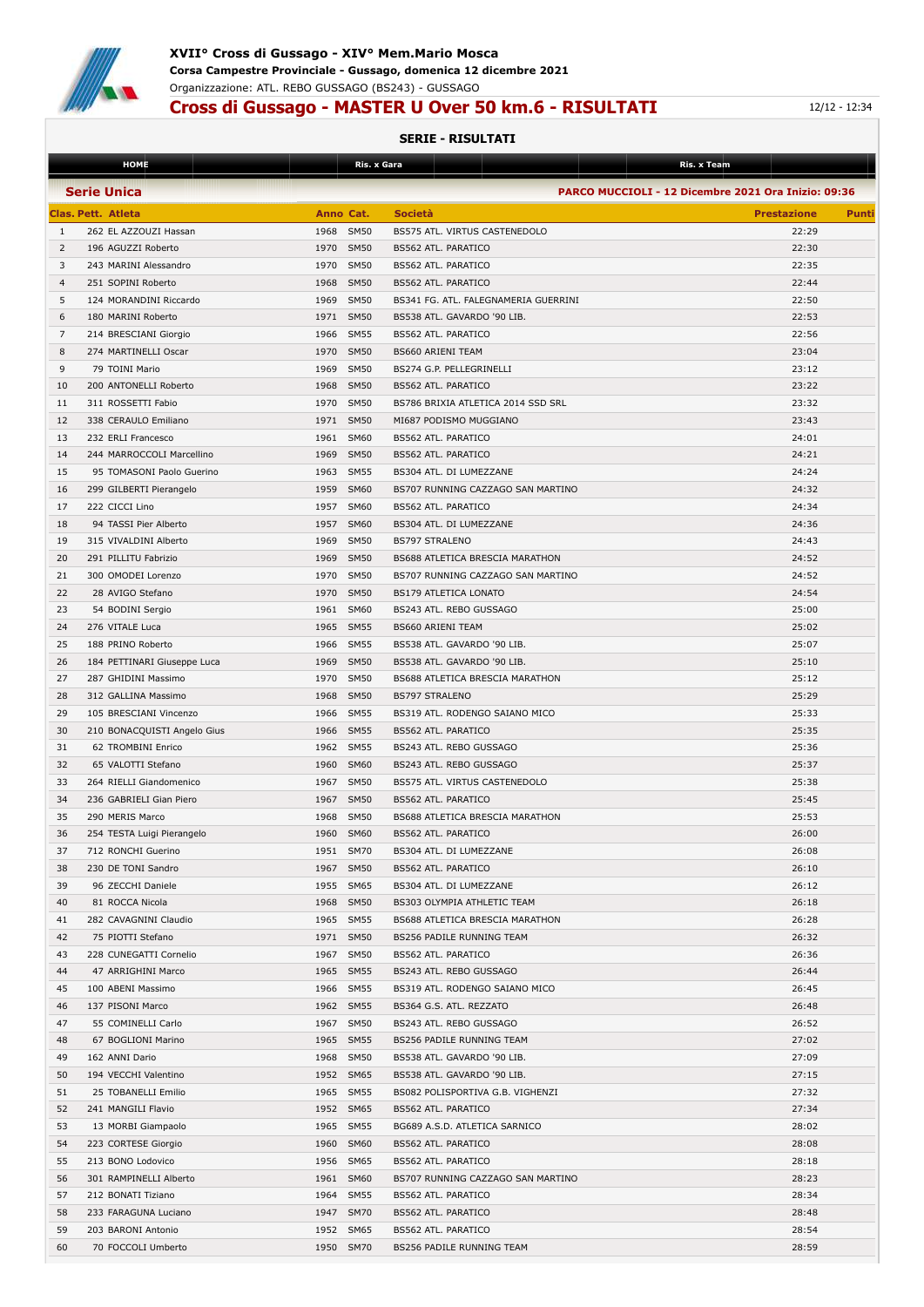| 61 | 89 MARINI Pietro            | 1962 | <b>SM55</b> | BS304 ATL. DI LUMEZZANE              | 29:18      |
|----|-----------------------------|------|-------------|--------------------------------------|------------|
| 62 | 305 PATELLI Guglielmo       | 1958 | SM60        | BS769 LIBERTAS VALLESABBIA           | 29:19      |
| 63 | 197 ALBERTINELLI Fabio      | 1967 | <b>SM50</b> | BS562 ATL. PARATICO                  | 29:21      |
| 64 | 202 BAITELLI Angelo         | 1960 | <b>SM60</b> | BS562 ATL. PARATICO                  | 29:30      |
| 65 | 207 BERTOLDI Claudio        | 1959 | <b>SM60</b> | BS562 ATL. PARATICO                  | 29:34      |
| 66 | 138 ZANARDELLI Carlo        | 1953 | <b>SM65</b> | BS364 G.S. ATL. REZZATO              | 29:44      |
| 67 | 234 FILIPPI Olivo           |      | 1964 SM55   | BS562 ATL. PARATICO                  | 29:52      |
| 68 | 343 TEDOLDI Mauro (I)       | 1956 | <b>SM65</b> | RR999 ATLETA RUNCARD                 | 30:02      |
| 69 | 191 SOPINI Giorgio          | 1964 | <b>SM55</b> | BS538 ATL. GAVARDO '90 LIB.          | 30:17      |
| 70 | 181 MASSARDI Tiziano        | 1958 | SM60        | BS538 ATL. GAVARDO '90 LIB.          | 30:17      |
| 71 | 226 CORVI Pierangelo        | 1966 | <b>SM55</b> | BS562 ATL. PARATICO                  | 30:32      |
| 72 | 229 D'ALESSANDRIA Paolo     |      | 1951 SM70   | BS562 ATL. PARATICO                  | 30:51      |
| 73 | 217 CAMPANA Giovanni        |      | 1955 SM65   | BS562 ATL. PARATICO                  | 30:56      |
| 74 | 68 CAVAGNA Ilario           |      | 1957 SM60   | BS256 PADILE RUNNING TEAM            | 31:02      |
| 75 | 74 PARTH Giuseppe           |      | 1961 SM60   | BS256 PADILE RUNNING TEAM            | 31:12      |
| 76 | 53 BODINI FILIPPINI Antoni  |      | 1951 SM70   | BS243 ATL. REBO GUSSAGO              | 31:22      |
| 77 | 205 GHIRARDI Pierluigi      |      | 1956 SM65   | BS562 ATL. PARATICO                  | 31:26      |
| 78 | 185 PONZONI Franco Giuliano | 1949 | <b>SM70</b> | BS538 ATL. GAVARDO '90 LIB.          | 31:29      |
| 79 | 245 ORLANDI Giovanni        | 1958 | <b>SM60</b> | BS562 ATL. PARATICO                  | 31:31      |
| 80 | 218 CANTAMESSI Giorgio      |      | 1951 SM70   | BS562 ATL. PARATICO                  | 31:45      |
| 81 | 297 VOLPI Alberto           |      | 1967 SM50   | BS688 ATLETICA BRESCIA MARATHON      | 32:15      |
| 82 | 215 BRESCIANI Giuseppe      |      | 1953 SM65   | BS562 ATL. PARATICO                  | 32:28      |
| 83 | 140 COMINELLI Riccardo      | 1966 | <b>SM55</b> | BS377 ATL. BEDIZZOLE                 | 32:42      |
| 84 | 211 BONASSI Luciano         |      | 1953 SM65   | BS562 ATL. PARATICO                  | 33:09      |
| 85 | 252 TENGATTINI Ezio         |      | 1961 SM60   | BS562 ATL. PARATICO                  | 33:36      |
| 86 | 237 GARDONI Gianluigi       |      | 1947 SM70   | BS562 ATL. PARATICO                  | 36:31      |
| 87 | 87 DUINA Vittorio           | 1938 | <b>SM80</b> | BS304 ATL. DI LUMEZZANE              | 43:47      |
|    | 152 LODA Gianangelo         |      | 1963 SM55   | BS521 FREE-ZONE                      | <b>DNS</b> |
|    | 58 GUARNERI Gianantonio     | 1966 | <b>SM55</b> | BS243 ATL. REBO GUSSAGO              | <b>DNS</b> |
|    | 66 VENTO Vito               |      | 1936 SM85   | BS243 ATL. REBO GUSSAGO              | <b>DNS</b> |
|    | 225 CORTINOVIS Michele      |      | 1953 SM65   | BS562 ATL. PARATICO                  | <b>DNS</b> |
|    | 268 GIUGNO Alessio          |      | 1962 SM55   | BS626 CIRCOLO AMATORI PODISTI        | <b>DNS</b> |
|    | 61 PIERANI Giacomo          |      | 1961 SM60   | BS243 ATL. REBO GUSSAGO              | <b>DNS</b> |
|    | 126 PRETTO Luca             | 1970 | <b>SM50</b> | BS341 FG. ATL. FALEGNAMERIA GUERRINI | <b>DNS</b> |
|    | 46 AMAMRA Mohamed           | 1958 | <b>SM60</b> | BS243 ATL. REBO GUSSAGO              | <b>DNS</b> |
|    | 220 CAROLI Gianluca         | 1966 | <b>SM55</b> | <b>BS562 ATL. PARATICO</b>           | <b>DNS</b> |
|    | 139 CARLESCHI Renzo         |      | 1946 SM75   | BS377 ATL. BEDIZZOLE                 | <b>DNS</b> |
|    | 303 CARRARA Achille         |      | 1963 SM55   | BS769 LIBERTAS VALLESABBIA           | <b>DNS</b> |
|    | 281 CADOLI Roberto          | 1966 | <b>SM55</b> | BS688 ATLETICA BRESCIA MARATHON      | <b>DNS</b> |
|    | 145 UBERTI Simone           |      | 1971 SM50   | <b>BS465 NEW ATHLETICS SULZANO</b>   | <b>DNS</b> |
|    | 325 TONELLI Massimiliano    |      | 1971 SM50   | BS950 VENUS TRIATHLON ACADEMY SSDARL | <b>DNS</b> |
|    | 288 KARAWE TANTRIGE Mervyn  |      | 1962 SM55   | BS688 ATLETICA BRESCIA MARATHON      | <b>DNS</b> |
|    | 339 PETTINATO Tonio         |      | 1971 SM50   | MN491 G.P. AVIS POL. MALAVICINA      | <b>DNS</b> |
|    | 206 BERTAZZOLI Vittorio     | 1940 | <b>SM80</b> | BS562 ATL. PARATICO                  | <b>DNS</b> |
|    | 56 FAINI Mirko              | 1968 | <b>SM50</b> | BS243 ATL. REBO GUSSAGO              | <b>DNS</b> |
|    | 176 DONATI Girolamo         |      | 1946 SM75   | BS538 ATL. GAVARDO '90 LIB.          | <b>DNS</b> |
|    |                             |      |             |                                      |            |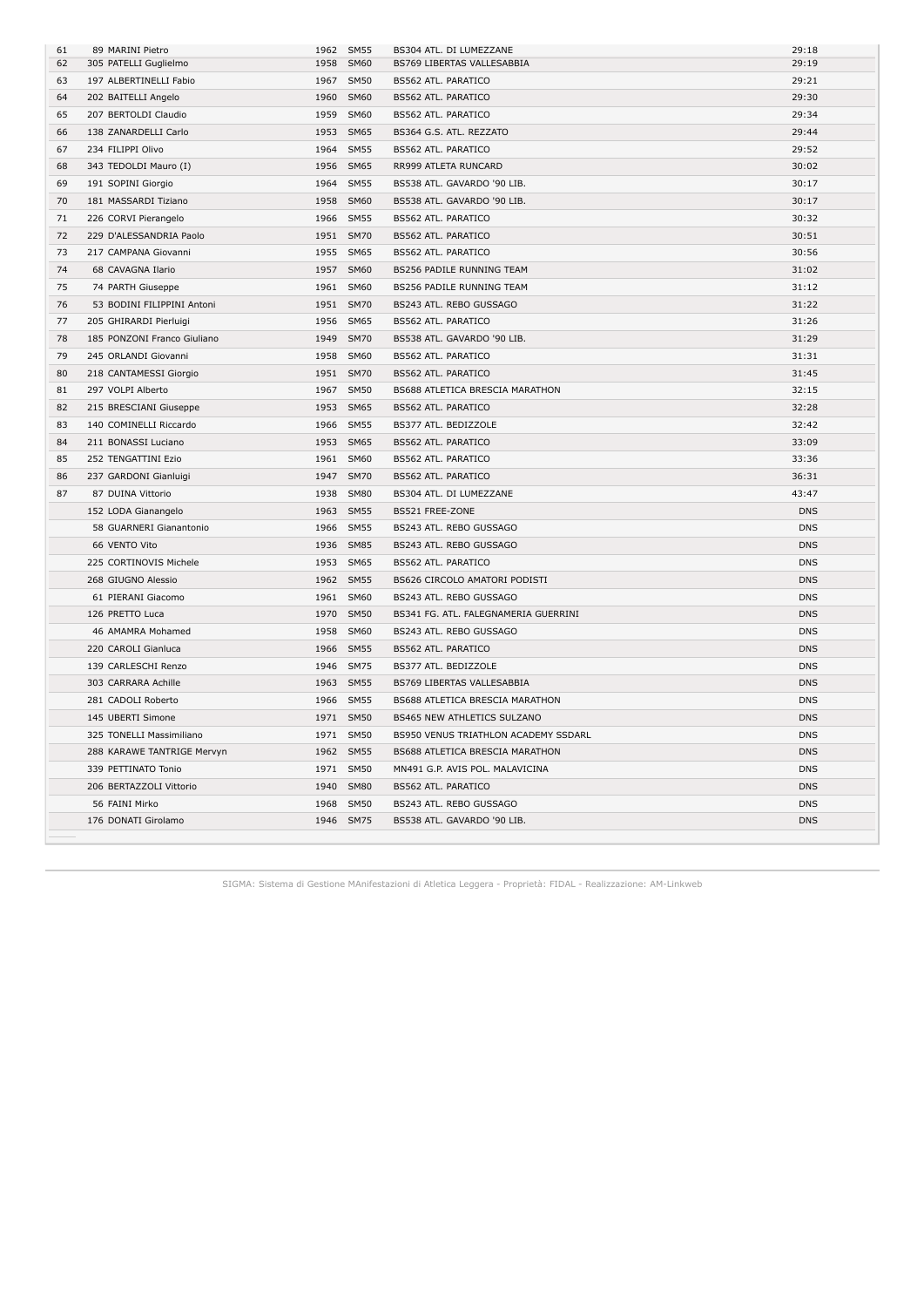

## **Cross di Gussago - ALL m/f + DONNE 4 km - RISULTATI** 12/12 - 12:34

|          | <b>HOME</b>                                    |                      | Ris. x Gara |                                                 | Ris. x Team                                         |
|----------|------------------------------------------------|----------------------|-------------|-------------------------------------------------|-----------------------------------------------------|
|          | <b>Serie Unica</b>                             |                      |             |                                                 | PARCO MUCCIOLI - 12 Dicembre 2021 Ora Inizio: 09:01 |
|          | <b>Clas. Pett. Atleta</b>                      | Anno Cat.            |             | <b>Società</b>                                  | <b>Prestazione</b><br>Punti                         |
| 1        | 108 CITTADINI Loris                            | 2004                 | AM          | BS319 ATL. RODENGO SAIANO MICO                  | 13:44                                               |
| 2        | 5 MOROSINI Nicola                              | 2005                 | AM          | BG228 U.S. ROGNO                                | 14:04                                               |
| 3        | 106 CAFARELLI Lorenzo                          | 2005                 | AM          | BS319 ATL. RODENGO SAIANO MICO                  | 14:16                                               |
| 4        | 42 RINALDI Fabio                               | 2004                 | AM          | BS199 ATL. VALLECAMONICA                        | 14:19                                               |
| 5        | 31 TREBESCHI Marco                             | 2004                 | AM          | BS183 C.S. S.ROCCHINO                           | 14:27                                               |
| 6        | 146 BISCACCIANTI Samuele                       | 2005                 | AM          | BS521 FREE-ZONE                                 | 14:30                                               |
| 7        | 30 SIMONCELLI Leonardo                         | 2005                 | AM          | BS183 C.S. S.ROCCHINO                           | 14:34                                               |
| 8        | 43 SINGH Amritpal                              | 2005                 | AM          | BS199 ATL. VALLECAMONICA                        | 15:10                                               |
| 9        | 308 FAVARI Luca                                | 2004                 | AM          | BS786 BRIXIA ATLETICA 2014 SSD SRL              | 15:24                                               |
| 10       | 320 GRANELLO Davide                            | 2005                 | AM          | <b>BS854 ATLETICA MONTICHIARI</b>               | 15:37                                               |
| 11<br>12 | 2 BENTIVOGLIO Lorenzo<br>8 ZANI Nicola         | 2005<br>2005         | AM<br>AM    | BG225 ATL. CASAZZA<br>BG228 U.S. ROGNO          | 15:39<br>16:03                                      |
| 13       | 97 FTOUH Mohammed                              | 2005 AM              |             | BS318 ATL. CHIARI 1964 LIB.                     | 16:04                                               |
| 14       | 199 ANGELINI Simona                            | 1972                 | SF45        | BS562 ATL. PARATICO                             | 16:05                                               |
| 15       | 38 MAFFESSOLI Simone                           | 2005                 | AM          | BS199 ATL. VALLECAMONICA                        | 16:07                                               |
| 16       | 178 FAUSTINI Francesca                         | 1988                 | SF          | BS538 ATL. GAVARDO '90 LIB.                     | 16:16                                               |
| 17       | 3 PATELLI Anna                                 | 1999                 | PF          | BG225 ATL. CASAZZA                              | 16:45                                               |
| 18       | 256 TISI Patrizia                              | 1971 SF50            |             | BS562 ATL. PARATICO                             | 16:51                                               |
| 19       | 78 COTTI COTTINI Stefania                      | 1984                 | SF35        | BS274 G.P. PELLEGRINELLI                        | 16:54                                               |
| 20       | 335 SILVERA SILVA Eliana Va                    | 1987 SF              |             | MI307 C.B.A. CINISELLO BALSAMO ATL.             | 16:56                                               |
| 21       | 227 COTELLI Cristina                           | 1987                 | SF          | BS562 ATL. PARATICO                             | 17:02                                               |
| 22       | 39 MILANI Danila                               | 2004                 | AF          | BS199 ATL. VALLECAMONICA                        | 17:03                                               |
| 23       | 219 CAROBBIO Nives                             | 1967                 | <b>SF50</b> | BS562 ATL. PARATICO                             | 17:04                                               |
| 24       | 4 CATOTTI Lorenzo                              | 2004                 | AM          | BG228 U.S. ROGNO                                | 17:05                                               |
| 25       | 321 LAZZARINI Marina                           | 1981                 | SF40        | BS854 ATLETICA MONTICHIARI                      | 17:07                                               |
| 26       | 132 BOIFAVA Alessia                            | 1998                 | SF          | BS364 G.S. ATL. REZZATO                         | 17:09                                               |
| 27       | 158 SEGHEZZI Alessandra                        | 1979                 | SF40        | BS521 FREE-ZONE                                 | 17:12                                               |
| 28       | 172 CASELLA Silvia                             | 1972                 | <b>SF45</b> | BS538 ATL. GAVARDO '90 LIB.                     | 17:12                                               |
| 29       | 59 MAGGINI Paolo                               | 2005                 | AM          | BS243 ATL. REBO GUSSAGO                         | 17:22                                               |
| 30       | 104 BONORA Alessandra                          | 2000                 | PF          | BS319 ATL. RODENGO SAIANO MICO                  | 17:23                                               |
| 31       | 179 GIRELLI Angela                             | 1978                 | <b>SF40</b> | BS538 ATL. GAVARDO '90 LIB.                     | 17:26                                               |
| 32       | 27 AVIGO Laura                                 | 1967                 | <b>SF50</b> | <b>BS179 ATLETICA LONATO</b>                    | 17:29                                               |
| 33       | 109 DONATI Marta                               | 2005                 | AF          | BS319 ATL. RODENGO SAIANO MICO                  | 17:30                                               |
| 34       | 240 LOCATELLI Roberta                          | 1975                 | SF45        | <b>BS562 ATL. PARATICO</b>                      | 17:31                                               |
| 35       | 216 CALVI Nadia                                | 1970                 | <b>SF50</b> | BS562 ATL. PARATICO                             | 17:38                                               |
| 36       | 238 ILLINI Roberta                             | 1970                 | SF50        | BS562 ATL. PARATICO                             | 17:40                                               |
| 37       | 272 SANZOGNI Gaia                              | 1982 SF35            |             | <b>BS657 CORRINTIME</b>                         | 17:40                                               |
| 38       | 182 MORSTOFOLINI Monica                        | 1970 SF50            |             | BS538 ATL. GAVARDO '90 LIB.                     | 17:48                                               |
| 39       | 7 TOINI Samuele                                | 2004 AM              |             | BG228 U.S. ROGNO                                | 17:56                                               |
| 40       | 49 BATTAGLIA Paola                             | 1996 SF              |             | BS243 ATL. REBO GUSSAGO                         | 18:00                                               |
| 41<br>42 | 221 CAVALLI Giovanna<br>40 PERLOTTI Alessandra | 1959 SF60<br>2004 AF |             | BS562 ATL. PARATICO<br>BS199 ATL. VALLECAMONICA | 18:15<br>18:15                                      |
| 43       | 90 PELLICIOLI Elisa                            | 1959 SF60            |             | BS304 ATL. DI LUMEZZANE                         | 18:18                                               |
| 44       | 112 MOMETTI Elena                              | 2005 AF              |             | BS319 ATL. RODENGO SAIANO MICO                  | 18:18                                               |
| 45       | 189 RAMBALDINI Sara                            | 1987 SF              |             | BS538 ATL. GAVARDO '90 LIB.                     | 18:20                                               |
| 46       | 136 MAZZOTTI Dafne                             | 2004 AF              |             | BS364 G.S. ATL. REZZATO                         | 18:21                                               |
| 47       | 173 CORSINI Vanessa                            | 1994 SF              |             | BS538 ATL. GAVARDO '90 LIB.                     | 18:26                                               |
| 48       | 147 CATARINA Loretta                           | 1973 SF45            |             | BS521 FREE-ZONE                                 | 18:39                                               |
| 49       | 192 TOBIA Chiara                               | 1984 SF35            |             | BS538 ATL. GAVARDO '90 LIB.                     | 18:42                                               |
| 50       | 150 FRANZINI Elisa                             | 2003 JF              |             | BS521 FREE-ZONE                                 | 18:46                                               |
| 51       | 269 PAPETTI Daniela                            | 1965 SF55            |             | BS640 AV SPORTING TEAM                          | 18:49                                               |
| 52       | 166 BOLETTI Franca                             | 1970 SF50            |             | BS538 ATL. GAVARDO '90 LIB.                     | 18:50                                               |
| 53       | 271 COSSETTI Maria Claudia                     | 1966 SF55            |             | BS657 CORRINTIME                                | 18:52                                               |
| 54       | 255 TIBURZI Valeria                            | 1970 SF50            |             | BS562 ATL. PARATICO                             | 18:53                                               |
| 55       | 133 BRESCIANI Sara                             | 2004 AF              |             | BS364 G.S. ATL. REZZATO                         | 18:58                                               |
| 56       | 306 CUTAIA Letizia                             | 2003 JF              |             | BS786 BRIXIA ATLETICA 2014 SSD SRL              | 19:06                                               |
| 57       | 99 ABENI Beatrice                              | 2004 AF              |             | BS319 ATL. RODENGO SAIANO MICO                  | 19:09                                               |
| 58       | 93 RONCHI Iole                                 | 1955 SF65            |             | BS304 ATL. DI LUMEZZANE                         | 19:18                                               |
| 59       | 32 BOUMELLEL Feriel                            | 1999 PF              |             | BS199 ATL. VALLECAMONICA                        | 19:21                                               |
| 60       | 148 DELBARBA Anna                              | 2001 PF              |             | BS521 FREE-ZONE                                 | 19:23                                               |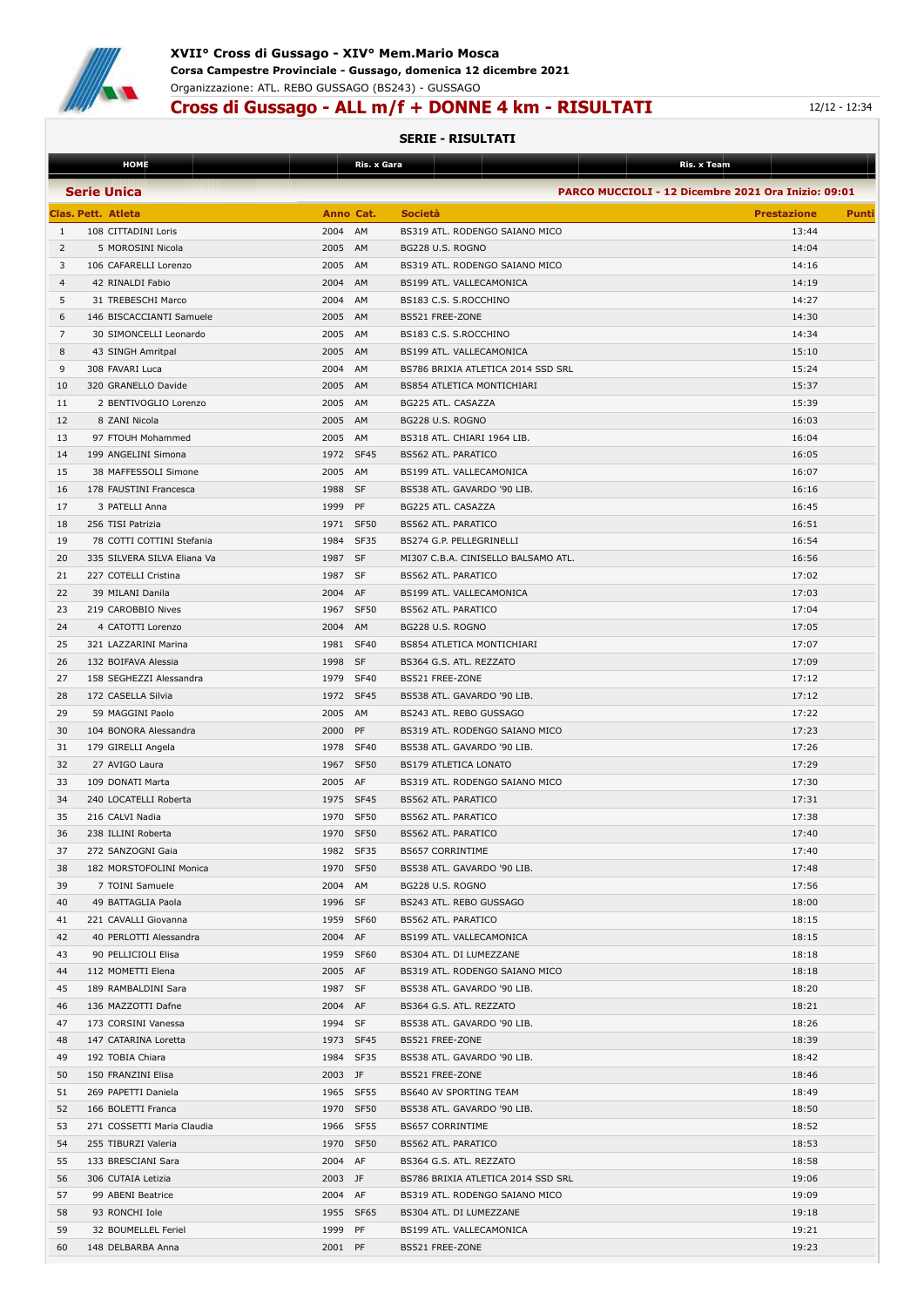| 61 | 169 BOTTI Melania           | 1973 SF45 |           | BS538 ATL. GAVARDO '90 LIB.          | 19:30      |
|----|-----------------------------|-----------|-----------|--------------------------------------|------------|
| 62 | 1 GIUPPONI Daniela          | 1969 SF50 |           | BG223 ATL. VALLE BREMBANA            | 19:34      |
| 63 | 239 LINETTI Milena          | 1969 SF50 |           | BS562 ATL. PARATICO                  | 19:35      |
| 64 | 319 UBERTI Benedetta        | 2002 JF   |           | BS846 ATHLETIC ACADEMY A.S.D.        | 19:36      |
| 65 | 275 SAOTTINI BRESCIANI Anna | 1964 SF55 |           | BS660 ARIENI TEAM                    | 19:39      |
| 66 | 14 CONTESSI Alessia Brunel  | 1975 SF45 |           | BG841 GRUPPO SPORTIVO ALPINI SOVERE  | 19:42      |
| 67 | 151 FRASSINE Myriam         | 1969 SF50 |           | BS521 FREE-ZONE                      | 19:42      |
| 68 | 44 TOLOTTI Sara             | 2003 JF   |           | BS199 ATL. VALLECAMONICA             | 19:44      |
| 69 | 125 PASQUALI Cesarina       | 1963 SF55 |           | BS341 FG. ATL. FALEGNAMERIA GUERRINI | 19:55      |
| 70 | 63 TUROTTI Nadia            | 1962 SF55 |           | BS243 ATL. REBO GUSSAGO              | 19:58      |
| 71 | 289 MATTU Elena             | 1972 SF45 |           | BS688 ATLETICA BRESCIA MARATHON      | 20:02      |
| 72 | 114 PELONI Martina          | 2004 AF   |           | BS319 ATL. RODENGO SAIANO MICO       | 20:23      |
| 73 | 48 AUSONIO Angela           | 1974 SF45 |           | BS243 ATL. REBO GUSSAGO              | 20:26      |
| 74 | 168 BOLZONI Raffaella       |           | 1965 SF55 | BS538 ATL. GAVARDO '90 LIB.          | 20:29      |
| 75 | 209 BOESI Maria Grazia      | 1954 SF65 |           | BS562 ATL. PARATICO                  | 20:33      |
| 76 | 246 PAOLI Sabrina           | 1968 SF50 |           | BS562 ATL. PARATICO                  | 20:36      |
| 77 | 15 RAVELLI Laura            | 1977 SF40 |           | BG841 GRUPPO SPORTIVO ALPINI SOVERE  | 20:37      |
| 78 | 175 DESTRO Patrizia         | 1959 SF60 |           | BS538 ATL. GAVARDO '90 LIB.          | 21:06      |
| 79 | 24 SBROFATTI Elena          | 1993 SF   |           | BS082 POLISPORTIVA G.B. VIGHENZI     | 21:21      |
| 80 | 6 POLINI Beatrice           | 2003 JF   |           | BG228 U.S. ROGNO                     | 21:25      |
| 81 | 242 MARAZZONE Giuliana      | 1964 SF55 |           | <b>BS562 ATL. PARATICO</b>           | 21:39      |
| 82 | 83 BALLINI Elena            | 1966 SF55 |           | BS304 ATL. DI LUMEZZANE              | 22:13      |
| 83 | 86 CIOLI Mariuccia          | 1963 SF55 |           | BS304 ATL. DI LUMEZZANE              | 22:18      |
| 84 | 60 MARENDA Delfina          | 1960 SF60 |           | BS243 ATL. REBO GUSSAGO              | 23:29      |
| 85 | 249 RECENTI Lucia           | 1961 SF60 |           | BS562 ATL. PARATICO                  | 23:52      |
| 86 | 19 BUSSENI Angela           | 1961 SF60 |           | BS082 POLISPORTIVA G.B. VIGHENZI     | 24:36      |
| 87 | 231 DELBARBA Eugenia        | 1946 SF75 |           | BS562 ATL. PARATICO                  | 27:43      |
| 88 | 82 ATTOLICO Franca          | 1953 SF65 |           | BS304 ATL. DI LUMEZZANE              | 27:45      |
| 89 | 247 PAROLETTI Teresa        | 1960 SF60 |           | BS562 ATL. PARATICO                  | 27:50      |
| 90 | 88 FALAPPI Antonella        | 1955 SF65 |           | BS304 ATL. DI LUMEZZANE              | 37:12      |
|    | 91 POLINA Maria             | 1959 SF60 |           | BS304 ATL. DI LUMEZZANE              | <b>DNF</b> |
|    | 295 VILLA Sabrina           | 1968 SF50 |           | BS688 ATLETICA BRESCIA MARATHON      | <b>DNS</b> |
|    | 259 VAGNI Monica            | 1978 SF40 |           | BS562 ATL. PARATICO                  | <b>DNS</b> |
|    | 20 GARDA Elena              | 1977 SF40 |           | BS082 POLISPORTIVA G.B. VIGHENZI     | <b>DNS</b> |
|    | 35 GOULAHYANE Aymen         | 2004 AM   |           | BS199 ATL. VALLECAMONICA             | <b>DNS</b> |
|    | 41 RAIMONDI Federico        | 2005 AM   |           | BS199 ATL. VALLECAMONICA             | <b>DNS</b> |
|    | 187 PRELIPCEAN Rodica Elena | 1974 SF45 |           | BS538 ATL. GAVARDO '90 LIB.          | <b>DNS</b> |
|    | 153 MANAI Samira            | 2005 AF   |           | BS521 FREE-ZONE                      | <b>DNS</b> |
|    | 101 AIARDI Riccardo         | 2005 AM   |           | BS319 ATL. RODENGO SAIANO MICO       | <b>DNS</b> |
|    | 156 POLI Paola              | 2002 JF   |           | BS521 FREE-ZONE                      | <b>DNS</b> |
|    | 22 NEGRISOLI Anna           | 1962 SF55 |           | BS082 POLISPORTIVA G.B. VIGHENZI     | <b>DNS</b> |
|    | 170 CALUGAREANU Veronica    | 1984 SF35 |           | BS538 ATL. GAVARDO '90 LIB.          | <b>DNS</b> |
|    | 130 ZALTIERI Anna           | 1976 SF45 |           | BS341 FG. ATL. FALEGNAMERIA GUERRINI | <b>DNS</b> |
|    | 36 KAUR Tarnpreet           | 2005 AF   |           | BS199 ATL. VALLECAMONICA             | <b>DNS</b> |
|    | 113 MUCA Flutura            |           | 1976 SF45 | BS319 ATL. RODENGO SAIANO MICO       | <b>DNS</b> |
|    | 163 BAZZOLI Sara            | 1991 SF   |           | BS538 ATL. GAVARDO '90 LIB.          | <b>DNS</b> |
|    |                             |           |           |                                      |            |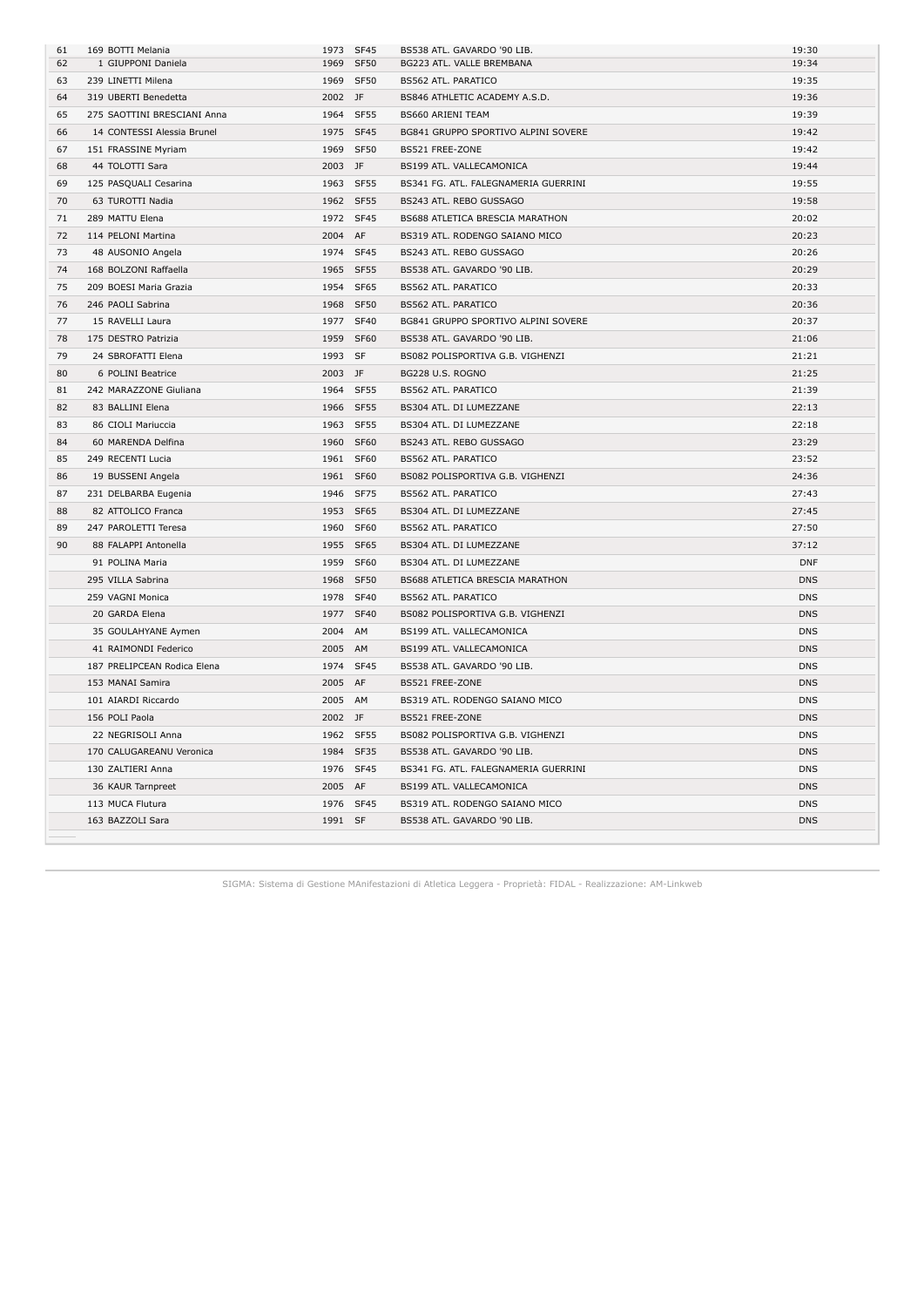

### **XVII° Cross di Gussago - XIV° Mem.Mario Mosca Corsa Campestre Provinciale - Gussago, domenica 12 dicembre 2021** Organizzazione: ATL. REBO GUSSAGO (BS243) - GUSSAGO

### **Cross di Gussago - CADETTI km.2.4 - RISULTATI** 12/12 - 12:34

#### **SERIE - RISULTATI**

|                | <b>HOME</b>                |         | Ris. x Gara    |                                    | Ris. x Team                                         |       |
|----------------|----------------------------|---------|----------------|------------------------------------|-----------------------------------------------------|-------|
|                | <b>Serie Unica</b>         |         |                |                                    | PARCO MUCCIOLI - 12 Dicembre 2021 Ora Inizio: 12:10 |       |
|                | <b>Clas. Pett. Atleta</b>  |         | Anno Cat.      | <b>Società</b>                     | <b>Prestazione</b>                                  | Punti |
| 1              | 354 REBOLDI Pietro         | 2006 CM |                | BG228 U.S. ROGNO                   | 08:34                                               |       |
| 2              | 805 FILIPPI Camillo        | 2006 CM |                | <b>BS657 CORRINTIME</b>            | 08:43                                               |       |
| 3              | 486 GALENTI Nicola         | 2006    | <b>CM</b>      | BS319 ATL. RODENGO SAIANO MICO     | 08:46                                               |       |
| $\overline{4}$ | 764 VALOTTI Giacomo        | 2006    | CM             | BS575 ATL. VIRTUS CASTENEDOLO      | 08:47                                               |       |
| 5              | 861 PIAZZOLLA Edoardo      | 2007 CM |                | MI080 ATL. RICCARDI MILANO 1946    | 08:52                                               |       |
| 6              | 345 BENZONI Cristian       | 2007 CM |                | BG228 U.S. ROGNO                   | 09:10                                               |       |
| $\overline{7}$ | 387 MAGNOLINI Samuele      | 2007    | <b>CM</b>      | BS196 ASS. POL.CAPRIOLESE          | 09:12                                               |       |
| 8              | 499 ZAMPEDRI Daniel        | 2007    | <b>CM</b>      | BS319 ATL. RODENGO SAIANO MICO     | 09:30                                               |       |
| 9              | 371 MESZAROS Catalin Ionut | 2006    | <b>CM</b>      | BS178 S.S. ROBUR BARBARANO         | 09:34                                               |       |
| 10             | 471 URGNANI Vincenzo       | 2006 CM |                | BS318 ATL. CHIARI 1964 LIB.        | 09:34                                               |       |
| 11             | 347 BOLANDRINA Stefano     | 2006 CM |                | BG228 U.S. ROGNO                   | 09:40                                               |       |
| 12             | 785 TISSIR Nassim          | 2006 CM |                | BS607 ATL. POMPIANO                | 09:40                                               |       |
| 13             | 682 VALSESCHINI Marco      | 2006 CM |                | BS846 ATHLETIC ACADEMY A.S.D.      | 09:45                                               |       |
| 14             | 490 NODARI Pietro          | 2006    | <b>CM</b>      | BS319 ATL. RODENGO SAIANO MICO     | 09:52                                               |       |
| 15             | 771 BORRELLI Cristian      | 2007    | <b>CM</b>      | BS607 ATL. POMPIANO                | 10:00                                               |       |
| 16             | 400 BRUSINELLI Pietro      | 2007    | <b>CM</b>      | BS199 ATL. VALLECAMONICA           | 10:20                                               |       |
| 17             | 495 REGOSINI Luca          | 2007    | <b>CM</b>      | BS319 ATL. RODENGO SAIANO MICO     | 10:33                                               |       |
| 18             | 722 BERARDI Marco          | 2006 CM |                | BS364 G.S. ATL. REZZATO            | 10:43                                               |       |
| 19             | 418 TONOLI Mattia          | 2007    | <b>CM</b>      | BS199 ATL. VALLECAMONICA           | 10:51                                               |       |
| 20             | 746 CECCARIGLIA Luca       | 2006    | <b>CM</b>      | BS377 ATL. BEDIZZOLE               | 10:57                                               |       |
| 21             | 662 FRUGONI Stefano        | 2007    | <b>CM</b>      | BS786 BRIXIA ATLETICA 2014 SSD SRL | 11:53                                               |       |
| 22             | 356 BIGATTI Marco          | 2007 CM |                | BG248 ATL. ESTRADA                 | 20:24                                               |       |
|                | 420 ABENI Andrea           | 2006 CM |                | BS201 U.S. AUDACES NAVE            | <b>DNS</b>                                          |       |
|                | 352 MOLERI Michele         | 2006    | C <sub>M</sub> | BG228 U.S. ROGNO                   | <b>DNS</b>                                          |       |
|                | 708 ROSSI Pietro Giovanni  | 2007 CM |                | MI080 ATL. RICCARDI MILANO 1946    | <b>DNS</b>                                          |       |
|                | 673 MARSI Francesco        | 2006    | <b>CM</b>      | BS846 ATHLETIC ACADEMY A.S.D.      | <b>DNS</b>                                          |       |
|                | 351 GRAD Ayman             | 2006    | <b>CM</b>      | BG228 U.S. ROGNO                   | <b>DNS</b>                                          |       |
|                | 796 FERRARI Mattia         | 2007    | <b>CM</b>      | BS652 MOTUS ATLETICA CASTEGNATO    | <b>DNS</b>                                          |       |
|                | 773 CROTTI Federico        | 2006 CM |                | BS607 ATL, POMPIANO                | <b>DNS</b>                                          |       |
|                | 707 ZOPPI Alessio          | 2007 CM |                | CR811 K3 SSD ARL                   | <b>DNS</b>                                          |       |
|                |                            |         |                |                                    |                                                     |       |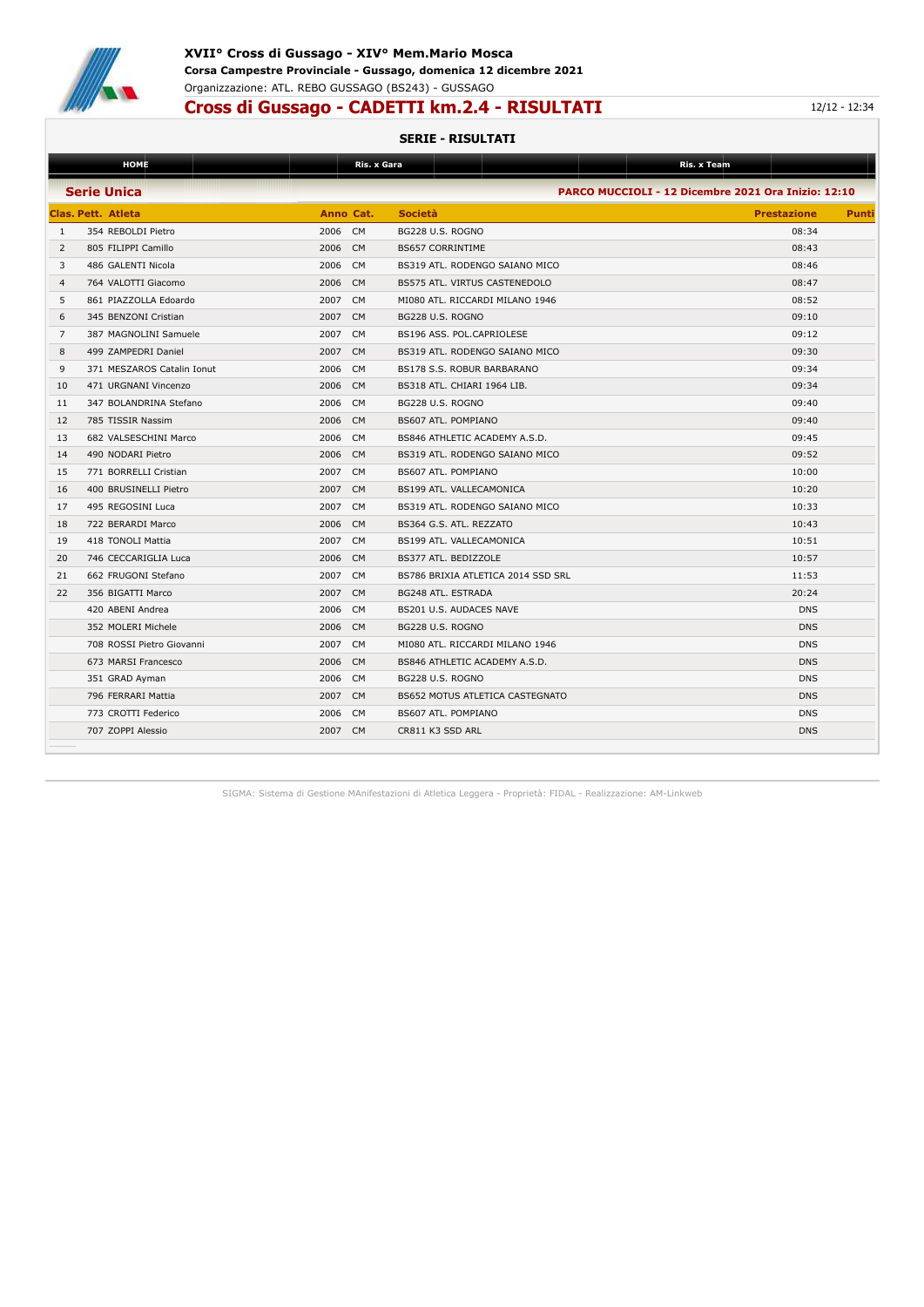

# **Cross di Gussago - CADETTE km.1.8 - RISULTATI** 12/12 - 12:34

#### **SERIE - RISULTATI**

|                | <b>HOME</b>                |                        | Ris. x Gara                          | Ris. x Team                                         |              |
|----------------|----------------------------|------------------------|--------------------------------------|-----------------------------------------------------|--------------|
|                | <b>Serie Unica</b>         |                        |                                      | PARCO MUCCIOLI - 12 Dicembre 2021 Ora Inizio: 11:53 |              |
|                | Clas. Pett. Atleta         | Anno Cat.              | <b>Società</b>                       | <b>Prestazione</b>                                  | <b>Punti</b> |
| 1              | 750 CANZIANI Giorgia       | 2006 CF                | BS521 FREE-ZONE                      | 07:48                                               |              |
| $\overline{2}$ | 366 FERRARATO Gloria       | 2007 CF                | BS178 S.S. ROBUR BARBARANO           | 07:53                                               |              |
| 3              | 493 QUARESMINI Anna        | 2007 CF                | BS319 ATL, RODENGO SAIANO MICO       | 07:53                                               |              |
| $\overline{4}$ | 751 MURA Sonia             | 2006 CF                | BS521 FREE-ZONE                      | 07:56                                               |              |
| 5              | 467 FESTA Alice            | 2006 CF                | BS318 ATL. CHIARI 1964 LIB.          | 08:06                                               |              |
| 6              | 709 CONTEDINI Rossella     | 2007<br><b>CF</b>      | MI609 ATLETICRALS2-TEATRO ALLA SCALA | 08:13                                               |              |
| $\overline{7}$ | 665 PEDRINI Elisabetta     | 2007<br><b>CF</b>      | BS786 BRIXIA ATLETICA 2014 SSD SRL   | 08:34                                               |              |
| 8              | 469 GUENZATI Letizia       | 2007 CF                | BS318 ATL. CHIARI 1964 LIB.          | 08:36                                               |              |
| 9              | 809 PE Alessandra          | <b>CF</b><br>2007      | <b>BS657 CORRINTIME</b>              | 08:38                                               |              |
| 10             | 667 ROSSETTI Gloria        | 2006<br><b>CF</b>      | BS786 BRIXIA ATLETICA 2014 SSD SRL   | 08:43                                               |              |
| 11             | 463 MARTINI Marzia         | 2007<br>CF.            | BS278 ATL. CARPENEDOLO               | 08:46                                               |              |
| 12             | 803 BOLIS Sara             | <b>CF</b><br>2007      | <b>BS657 CORRINTIME</b>              | 08:46                                               |              |
| 13             | 477 BONTEMPI Francesca     | 2007<br>CF.            | BS319 ATL, RODENGO SAIANO MICO       | 08:48                                               |              |
| 14             | 476 BERTOGLIO Anna         | 2006<br><b>CF</b>      | BS319 ATL, RODENGO SAIANO MICO       | 08:51                                               |              |
| 15             | 811 POIATTI Elisa          | CF<br>2007             | <b>BS657 CORRINTIME</b>              | 08:59                                               |              |
| 16             | 714 CARPINTERI Francesca   | 2006<br><b>CF</b>      | BS355 U. ATL. VALTROMPIA             | 09:07                                               |              |
| 17             | 378 ADERENTI Giada         | 2007<br>CF             | BS191 U.S. SERLE                     | 09:10                                               |              |
| 18             | 399 BONFIGLIO Noemi        | 2007<br><b>CF</b>      | BS199 ATL. VALLECAMONICA             | 09:19                                               |              |
| 19             | 409 KAUR Paramjit          | CF.<br>2007            | BS199 ATL. VALLECAMONICA             | 09:28                                               |              |
| 20             | 482 ELOOKUNNEL Victorya    | 2006<br><b>CF</b>      | BS319 ATL. RODENGO SAIANO MICO       | 09:52                                               |              |
| 21             | 380 DUSI Giulia            | 2007<br><b>CF</b>      | BS191 U.S. SERLE                     | 10:14                                               |              |
| 22             | 794 ANTONINI Luogin        | <b>CF</b><br>2007      | BS652 MOTUS ATLETICA CASTEGNATO      | 13:08                                               |              |
|                | 375 SCHIVALOCCHI Valentina | 2007<br><b>CF</b>      | BS178 S.S. ROBUR BARBARANO           | <b>DNS</b>                                          |              |
|                | 774 FORTINI Emma           | CF<br>2006             | BS607 ATL. POMPIANO                  | <b>DNS</b>                                          |              |
|                | 398 BENEDETTI Anita        | <b>CF</b><br>2007      | BS199 ATL. VALLECAMONICA             | <b>DNS</b>                                          |              |
|                | 731 FILIPPINI Miriam       | <b>CF</b><br>2006      | BS364 G.S. ATL. REZZATO              | <b>DNS</b>                                          |              |
|                | 466 TORTELLI Sofia         | CF.<br>2006            | BS278 ATL. CARPENEDOLO               | <b>DNS</b>                                          |              |
|                | 412 OCCHI Federica         | <b>CF</b><br>2007      | BS199 ATL. VALLECAMONICA             | <b>DNS</b>                                          |              |
|                | 776 GHILARDI Valentina     | <b>CF</b><br>2007      | BS607 ATL. POMPIANO                  | <b>DNS</b>                                          |              |
|                | 767 AFOUY Doha             | 2006<br>CF.            | BS607 ATL. POMPIANO                  | <b>DNS</b>                                          |              |
|                | 406 CORTINOVIS Chiara      | CF<br>2006             | BS199 ATL. VALLECAMONICA             | <b>DNS</b>                                          |              |
|                | 723 BIGNAMI Maria Vittoria | C <sub>F</sub><br>2007 | BS364 G.S. ATL. REZZATO              | <b>DNS</b>                                          |              |
|                | 470 NOVALI Gloria          | 2007<br><b>CF</b>      | BS318 ATL. CHIARI 1964 LIB.          | <b>DNS</b>                                          |              |
|                |                            |                        |                                      |                                                     |              |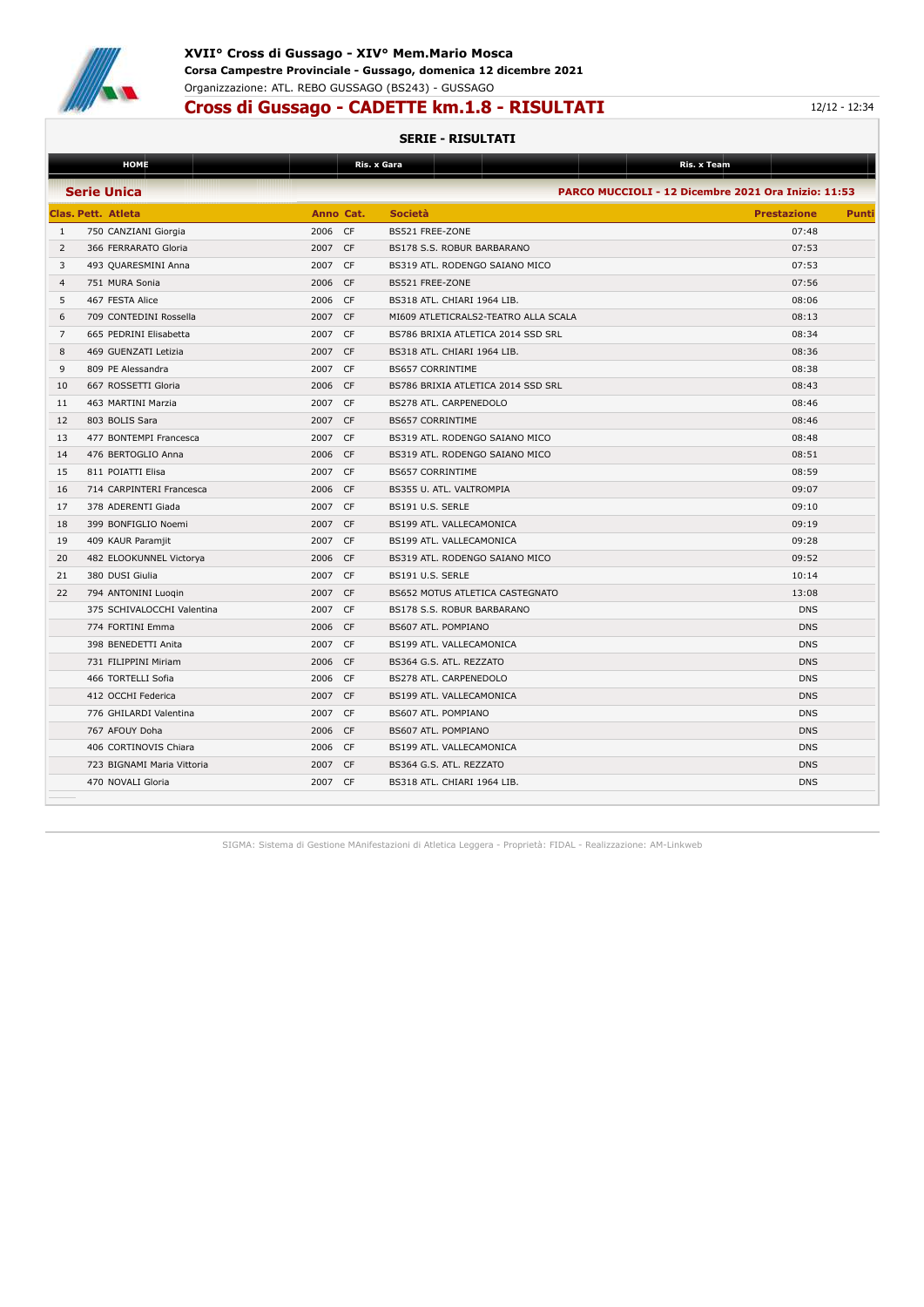

## **Cross di Gussago - RAGAZZI km.1.2 - RISULTATI 12/12 - 12:34**

|                | <b>HOME</b>                                   |                                        | Ris. x Gara                                        | Ris. x Team                                         |       |
|----------------|-----------------------------------------------|----------------------------------------|----------------------------------------------------|-----------------------------------------------------|-------|
|                | <b>Serie Unica</b>                            |                                        |                                                    | PARCO MUCCIOLI - 12 Dicembre 2021 Ora Inizio: 11:41 |       |
|                | <b>Clas. Pett. Atleta</b>                     | Anno Cat.                              | <b>Società</b>                                     |                                                     | Punti |
|                |                                               |                                        |                                                    | <b>Prestazione</b>                                  |       |
| 1<br>2         | 804 DI MAIO Christian<br>427 CAPRIOTTI Matteo | 2008<br><b>RM</b><br>2008<br><b>RM</b> | <b>BS657 CORRINTIME</b><br>BS243 ATL. REBO GUSSAGO | 04:58<br>05:12                                      |       |
|                |                                               |                                        |                                                    |                                                     |       |
| 3              | 480 CAPONE Alessandro                         | 2008<br>RM                             | BS319 ATL. RODENGO SAIANO MICO                     | 05:16                                               |       |
| $\overline{4}$ | 353 POLINI Edoardo                            | 2009<br><b>RM</b>                      | BG228 U.S. ROGNO                                   | 05:16                                               |       |
| 5              | 806 GARATTINI Samuele                         | 2009<br><b>RM</b>                      | <b>BS657 CORRINTIME</b>                            | 05:18                                               |       |
| 6              | 713 AMBROGI Nicolo'                           | 2009<br><b>RM</b>                      | BS355 U. ATL. VALTROMPIA                           | 05:22                                               |       |
| 7              | 433 FIORA Francesco                           | 2008<br><b>RM</b>                      | BS243 ATL. REBO GUSSAGO                            | 05:25                                               |       |
| 8              | 851 PEROTTA Filippo                           | 2008<br><b>RM</b>                      | BS692 A.S.D. C.U.S. BRESCIA                        | 05:30                                               |       |
| 9              | 819 AMATO Francesco                           | 2009<br><b>RM</b>                      | BS692 A.S.D. C.U.S. BRESCIA                        | 05:32                                               |       |
| 10             | 730 FERRARI Stefano                           | 2009<br><b>RM</b>                      | BS364 G.S. ATL. REZZATO                            | 05:34                                               |       |
| 11             | 814 ANDREOLI Davide                           | 2008<br>RM                             | BS684 ATLETICA CONCESIO 2009                       | 05:36                                               |       |
| 12             | 784 ROSSONI Nicola                            | 2008<br><b>RM</b>                      | BS607 ATL. POMPIANO                                | 05:36                                               |       |
| 13             | 852 PESCATORI Andrea                          | 2009<br>RM                             | BS692 A.S.D. C.U.S. BRESCIA                        | 05:37                                               |       |
| 14             | 652 FRATINI Gabriel                           | 2009<br><b>RM</b>                      | BS769 LIBERTAS VALLESABBIA                         | 05:38                                               |       |
| 15             | 718 ABATE Lorenzo                             | 2008<br>RM                             | BS364 G.S. ATL. REZZATO                            | 05:39                                               |       |
| 16             | 654 SCALVINI Alberto                          | 2009<br><b>RM</b>                      | BS769 LIBERTAS VALLESABBIA                         | 05:43                                               |       |
| 17             | 726 CASTELLINI Matteo                         | 2008<br><b>RM</b>                      | BS364 G.S. ATL. REZZATO                            | 05:45                                               |       |
| 18             | 384 CAMOSSI Andrea                            | 2009<br><b>RM</b>                      | BS196 ASS. POL.CAPRIOLESE                          | 05:46                                               |       |
| 19             | 385 CAMOSSI Davide                            | 2009<br><b>RM</b>                      | BS196 ASS. POL.CAPRIOLESE                          | 05:48                                               |       |
| 20             | 647 VENTURINI Lorenzo                         | 2009<br><b>RM</b>                      | BS692 A.S.D. C.U.S. BRESCIA                        | 05:48                                               |       |
| 21             | 663 LOMBARDI Luca                             | RM<br>2008                             | BS786 BRIXIA ATLETICA 2014 SSD SRL                 | 05:48                                               |       |
| 22             | 664 PAP Stefan Gheorghe                       | 2009<br><b>RM</b>                      | BS786 BRIXIA ATLETICA 2014 SSD SRL                 | 05:49                                               |       |
| 23             | 488 MASSAROTTO Paolo                          | 2008<br>RM                             | BS319 ATL. RODENGO SAIANO MICO                     | 05:51                                               |       |
| 24             | 719 ALMICI Giorgio                            | 2008<br><b>RM</b>                      | BS364 G.S. ATL. REZZATO                            | 05:51                                               |       |
| 25             | 807 MAISETTI Cristian                         | 2009<br><b>RM</b>                      | <b>BS657 CORRINTIME</b>                            | 05:53                                               |       |
| 26             | 487 LO CICERO Andrea                          | 2009<br><b>RM</b>                      | BS319 ATL. RODENGO SAIANO MICO                     | 05:56                                               |       |
| 27             | 817 BOSSINI Filippo                           | 2009<br><b>RM</b>                      | BS684 ATLETICA CONCESIO 2009                       | 05:57                                               |       |
| 28             | 656 TOMASINI Paolo                            | 2009<br><b>RM</b>                      | BS769 LIBERTAS VALLESABBIA                         | 05:58                                               |       |
| 29             | 798 MAGATELLI Andrea                          | 2009<br>RM                             | BS652 MOTUS ATLETICA CASTEGNATO                    | 05:59                                               |       |
| 30             | 657 TONNI Mattia                              | 2009<br><b>RM</b>                      | BS769 LIBERTAS VALLESABBIA                         | 06:01                                               |       |
| 31             | 728 D'INTINO Michele                          | <b>RM</b><br>2008                      | BS364 G.S. ATL. REZZATO                            | 06:07                                               |       |
| 32             | 446 PAGLIARI Matteo                           | 2009<br><b>RM</b>                      | BS243 ATL. REBO GUSSAGO                            | 06:09                                               |       |
| 33             | 377 VALZELLI Giacomo                          | 2009<br>RM                             | BS181 ATL. BS '50 METALLURG. S.MARCO               | 06:09                                               |       |
| 34             | 494 RAGNOLI Andrea                            | 2009<br><b>RM</b>                      | BS319 ATL. RODENGO SAIANO MICO                     | 06:12                                               |       |
| 35             |                                               | 2009<br><b>RM</b>                      | BS243 ATL. REBO GUSSAGO                            | 06:25                                               |       |
|                | 429 CAVALLI Filippo                           |                                        | BS575 ATL. VIRTUS CASTENEDOLO                      |                                                     |       |
| 36             | 765 ZANI Andrea                               | 2009<br><b>RM</b>                      |                                                    | 06:31                                               |       |
| 37             | 675 PELI Davide                               | 2009<br>RM                             | BS846 ATHLETIC ACADEMY A.S.D.                      | 06:31                                               |       |
| 38             | 415 RIVETTI Filippo                           | 2009 RM                                | BS199 ATL. VALLECAMONICA                           | 06:40                                               |       |
| 39             | 755 OUONI Michael Al aziz                     | 2009<br>RM                             | BS538 ATL. GAVARDO '90 LIB.                        | 06:40                                               |       |
| 40             | 390 MANDELLI Alessio                          | 2009 RM                                | BS196 ASS. POL.CAPRIOLESE                          | 06:46                                               |       |
| 41             | 655 SULINI Michael                            | 2009 RM                                | BS769 LIBERTAS VALLESABBIA                         | 06:47                                               |       |
| 42             | 430 CIOLLARO Edoardo                          | 2009 RM                                | BS243 ATL. REBO GUSSAGO                            | 06:50                                               |       |
| 43             | 411 MINELLI Matteo                            | 2009 RM                                | BS199 ATL. VALLECAMONICA                           | 06:54                                               |       |
| 44             | 416 SERGI Natale                              | 2008 RM                                | BS199 ATL. VALLECAMONICA                           | 07:00                                               |       |
| 45             | 455 UBERTI Samuele                            | 2009 RM                                | BS243 ATL. REBO GUSSAGO                            | 07:07                                               |       |
| 46             | 376 LUI Giovanni                              | 2009 RM                                | BS181 ATL. BS '50 METALLURG. S.MARCO               | 07:14                                               |       |
| 47             | 438 LODA Francesco                            | 2009 RM                                | BS243 ATL. REBO GUSSAGO                            | 08:20                                               |       |
|                | 405 CORSINI Lorenzo                           | 2008 RM                                | BS199 ATL. VALLECAMONICA                           | <b>DNS</b>                                          |       |
|                | 758 ZUCCALI Manuel                            | 2008 RM                                | BS538 ATL. GAVARDO '90 LIB.                        | <b>DNS</b>                                          |       |
|                | 349 FARDELLI Riccardo                         | 2009 RM                                | BG228 U.S. ROGNO                                   | <b>DNS</b>                                          |       |
|                | 393 RIZZI Andre' Domingos                     | 2008 RM                                | BS196 ASS. POL.CAPRIOLESE                          | <b>DNS</b>                                          |       |
|                | 423 BERTELLI Riccardo                         | 2008 RM                                | BS243 ATL. REBO GUSSAGO                            | <b>DNS</b>                                          |       |
|                | 373 PASINI Davide                             | 2009 RM                                | BS178 S.S. ROBUR BARBARANO                         | <b>DNS</b>                                          |       |
|                | 678 TRALONGO Davide                           | 2009 RM                                | BS846 ATHLETIC ACADEMY A.S.D.                      | <b>DNS</b>                                          |       |
|                | 848 MININI Filippo                            | 2009 RM                                | BS692 A.S.D. C.U.S. BRESCIA                        | <b>DNS</b>                                          |       |
|                | 711 COLOMBO Thomas                            | 2008 RM                                | MI820 RICCARDI ACADEMY ASD                         | <b>DNS</b>                                          |       |
|                | 752 OLIVIERI Pietro                           | 2008 RM                                | BS521 FREE-ZONE                                    | <b>DNS</b>                                          |       |
|                |                                               |                                        |                                                    |                                                     |       |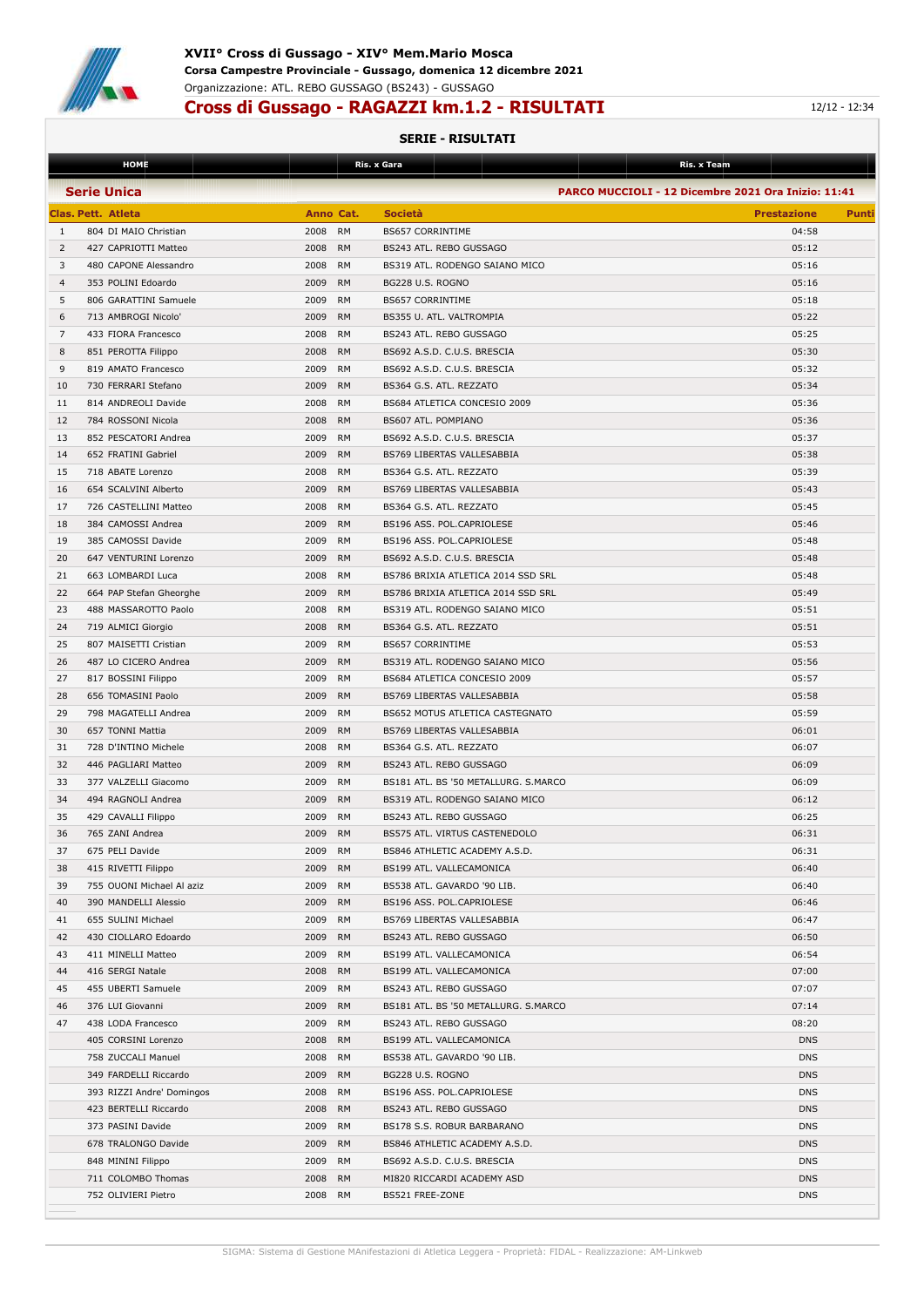

## **Cross di Gussago - RAGAZZE km.1.2 - RISULTATI** 12/12 - 12:34

|                | <b>HOME</b>                 |           | <u>Ris. x Gara</u> |                                    | Ris. x Team                                         |
|----------------|-----------------------------|-----------|--------------------|------------------------------------|-----------------------------------------------------|
|                | <b>Serie Unica</b>          |           |                    |                                    | PARCO MUCCIOLI - 12 Dicembre 2021 Ora Inizio: 11:29 |
|                |                             |           |                    |                                    |                                                     |
|                | <b>Clas. Pett. Atleta</b>   | Anno Cat. |                    | <b>Società</b>                     | <b>Prestazione</b><br>Punti                         |
| 1              | 812 RONCHI Francesca        | 2008      | RF                 | <b>BS657 CORRINTIME</b>            | 05:19                                               |
| 2              | 451 SPINELLO Giulia         | 2008      | <b>RF</b>          | BS243 ATL. REBO GUSSAGO            | 05:19                                               |
| 3              | 813 STOFLER Federica        | 2008 RF   |                    | <b>BS657 CORRINTIME</b>            | 05:20                                               |
| $\overline{4}$ | 484 FRIGOLI Arianna         | 2008      | <b>RF</b>          | BS319 ATL. RODENGO SAIANO MICO     | 05:28                                               |
| 5              | 357 LUPI Alessia            | 2008      | RF                 | BG248 ATL. ESTRADA                 | 05:34                                               |
| 6              | 355 VERALDI Asia            | 2009      | <b>RF</b>          | BG228 U.S. ROGNO                   | 05:37                                               |
| 7              | 379 BRAVO Aurora            | 2009      | <b>RF</b>          | BS191 U.S. SERLE                   | 05:38                                               |
| 8              | 705 BONETTI Laura           | 2008      | <b>RF</b>          | CR811 K3 SSD ARL                   | 05:40                                               |
| 9              | 681 VALSESCHINI Giulia      | 2008      | <b>RF</b>          | BS846 ATHLETIC ACADEMY A.S.D.      | 05:43                                               |
| 10             | 382 SORSOLI Chiara          | 2009      | <b>RF</b>          | BS191 U.S. SERLE                   | 05:50                                               |
|                |                             |           | RF                 |                                    | 05:59                                               |
| 11             | 674 NEGRI Martina           | 2008      |                    | BS846 ATHLETIC ACADEMY A.S.D.      |                                                     |
| 12             | 830 CHIAPPANI Federica      | 2009      | <b>RF</b>          | BS692 A.S.D. C.U.S. BRESCIA        | 06:02                                               |
| 13             | 421 ARRIGHINI Asia          | 2009      | RF                 | BS243 ATL. REBO GUSSAGO            | 06:05                                               |
| 14             | 857 SACCONE Emma            | 2009      | <b>RF</b>          | BS692 A.S.D. C.U.S. BRESCIA        | 06:06                                               |
| 15             | 732 FILOSI Irene            | 2009      | RF                 | BS364 G.S. ATL. REZZATO            | 06:07                                               |
| 16             | 725 CANTONI Giulia          | 2009      | <b>RF</b>          | BS364 G.S. ATL. REZZATO            | 06:07                                               |
| 17             | 826 CALESTANI Anna          | 2008      | RF                 | BS692 A.S.D. C.U.S. BRESCIA        | 06:07                                               |
| 18             | 460 BERGAMINI Maria         | 2009      | <b>RF</b>          | BS278 ATL. CARPENEDOLO             | 06:13                                               |
| 19             | 808 MARROCCOLI Giorgia      | 2008      | <b>RF</b>          | <b>BS657 CORRINTIME</b>            | 06:13                                               |
| 20             | 828 CHESINI Bianca          | 2008      | <b>RF</b>          | BS692 A.S.D. C.U.S. BRESCIA        | 06:14                                               |
| 21             | 843 GIUSTERI Emma Maria     | 2009      | <b>RF</b>          | BS692 A.S.D. C.U.S. BRESCIA        | 06:14                                               |
| 22             | 733 GORDI Anna              | 2008      | <b>RF</b>          | BS364 G.S. ATL. REZZATO            | 06:15                                               |
| 23             | 443 NICOLETTI Emma          | 2009      | RF                 | BS243 ATL. REBO GUSSAGO            | 06:15                                               |
| 24             | 847 METELLI Chiara          | 2008      | <b>RF</b>          | BS692 A.S.D. C.U.S. BRESCIA        | 06:15                                               |
| 25             |                             | 2009      | RF                 |                                    | 06:16                                               |
|                | 759 CRESCINI Giulia         |           |                    | BS575 ATL. VIRTUS CASTENEDOLO      |                                                     |
| 26             | 742 TRIVELLA Matilda        | 2008      | RF                 | BS364 G.S. ATL. REZZATO            | 06:17                                               |
| 27             | 461 BOSETTI Isabella        | 2008      | RF                 | BS278 ATL. CARPENEDOLO             | 06:17                                               |
| 28             | 802 BOLIS Elena             | 2009      | <b>RF</b>          | <b>BS657 CORRINTIME</b>            | 06:21                                               |
| 29             | 700 CONTER Martina          | 2008      | RF                 | BS909 POLISPORTIVA CALVAGESE ASD   | 06:22                                               |
| 30             | 858 SCIALO' Martina         | 2008      | <b>RF</b>          | BS692 A.S.D. C.U.S. BRESCIA        | 06:23                                               |
| 31             | 419 ZAMBELLI Chiara         | 2009      | RF                 | BS199 ATL. VALLECAMONICA           | 06:24                                               |
| 32             | 735 LOMBARDI Sofia          | 2008      | <b>RF</b>          | BS364 G.S. ATL. REZZATO            | 06:24                                               |
| 33             | 818 SECCHI Ambra            | 2009      | RF                 | BS684 ATLETICA CONCESIO 2009       | 06:24                                               |
| 34             | 391 NEMBRINI Benedetta      | 2008      | <b>RF</b>          | BS196 ASS. POL.CAPRIOLESE          | 06:25                                               |
| 35             | 459 ZANETTI Sofiaserena     | 2009      | RF                 | BS243 ATL. REBO GUSSAGO            | 06:26                                               |
| 36             | 465 SORA Clara              | 2008      | <b>RF</b>          | BS278 ATL. CARPENEDOLO             | 06:27                                               |
| 37             | 432 DONINA Margherita       | 2009 RF   |                    | BS243 ATL, REBO GUSSAGO            | 06:27                                               |
| 38             | 715 PELOSI Chiara           | 2008 RF   |                    | BS355 U. ATL. VALTROMPIA           | 06:30                                               |
| 39             | 777 GORLANI Agata Sibilla   | 2008      | <b>RF</b>          | BS607 ATL. POMPIANO                | 06:31                                               |
| 40             | 688 MARCELLI Maria          | 2009 RF   |                    | BS854 ATLETICA MONTICHIARI         | 06:31                                               |
|                |                             |           |                    |                                    |                                                     |
| 41             | 370 LAVEZZO Gaia            | 2009 RF   |                    | BS178 S.S. ROBUR BARBARANO         | 06:34                                               |
| 42             | 374 SABA Giada              | 2009 RF   |                    | BS178 S.S. ROBUR BARBARANO         | 06:35                                               |
| 43             | 854 PODESTA' Ginevra        | 2009 RF   |                    | BS692 A.S.D. C.U.S. BRESCIA        | 06:36                                               |
| 44             | 436 GATELLI Valentina       | 2008      | <b>RF</b>          | BS243 ATL. REBO GUSSAGO            | 06:40                                               |
| 45             | 425 CAPRIOTTI Emma Chiara   | 2009      | <b>RF</b>          | BS243 ATL. REBO GUSSAGO            | 06:41                                               |
| 46             | 779 LORINI Sofia            | 2008      | <b>RF</b>          | BS607 ATL. POMPIANO                | 06:43                                               |
| 47             | 815 BONOMETTI Silvia        | 2009 RF   |                    | BS684 ATLETICA CONCESIO 2009       | 06:43                                               |
| 48             | 679 TROVATO Ludovica        | 2009 RF   |                    | BS846 ATHLETIC ACADEMY A.S.D.      | 06:44                                               |
| 49             | 783 PASSERI SIMONINI Camill | 2009 RF   |                    | BS607 ATL. POMPIANO                | 06:45                                               |
| 50             | 364 CAPITANIO Claudia       | 2008 RF   |                    | BS178 S.S. ROBUR BARBARANO         | 06:48                                               |
| 51             | 738 MASCIA Sofia            | 2008      | <b>RF</b>          | BS364 G.S. ATL. REZZATO            | 06:54                                               |
| 52             | 348 COCCHETTI Ilaria        | 2009      | <b>RF</b>          | BG228 U.S. ROGNO                   | 06:56                                               |
| 53             | 365 CARDIA Melissa          | 2008      | <b>RF</b>          | BS178 S.S. ROBUR BARBARANO         | 06:57                                               |
| 54             | 404 CHIARI Grace            | 2009 RF   |                    | BS199 ATL. VALLECAMONICA           | 06:57                                               |
|                |                             |           |                    |                                    |                                                     |
| 55             | 435 FUMAGALLI Anna          | 2009 RF   |                    | BS243 ATL. REBO GUSSAGO            | 06:59                                               |
| 56             | 448 QUARENA Alice           | 2009 RF   |                    | BS243 ATL. REBO GUSSAGO            | 07:02                                               |
| 57             | 837 FREGONI Laura           | 2008 RF   |                    | BS692 A.S.D. C.U.S. BRESCIA        | 07:04                                               |
| 58             | 788 TONINELLI Stella        | 2009      | <b>RF</b>          | BS607 ATL. POMPIANO                | 07:13                                               |
| 59             | 660 FRANCESCHINI Silvia     | 2009      | RF                 | BS786 BRIXIA ATLETICA 2014 SSD SRL | 07:26                                               |
| 60             | 832 CROCCO Martina          | 2009 RF   |                    | BS692 A.S.D. C.U.S. BRESCIA        | 07:36                                               |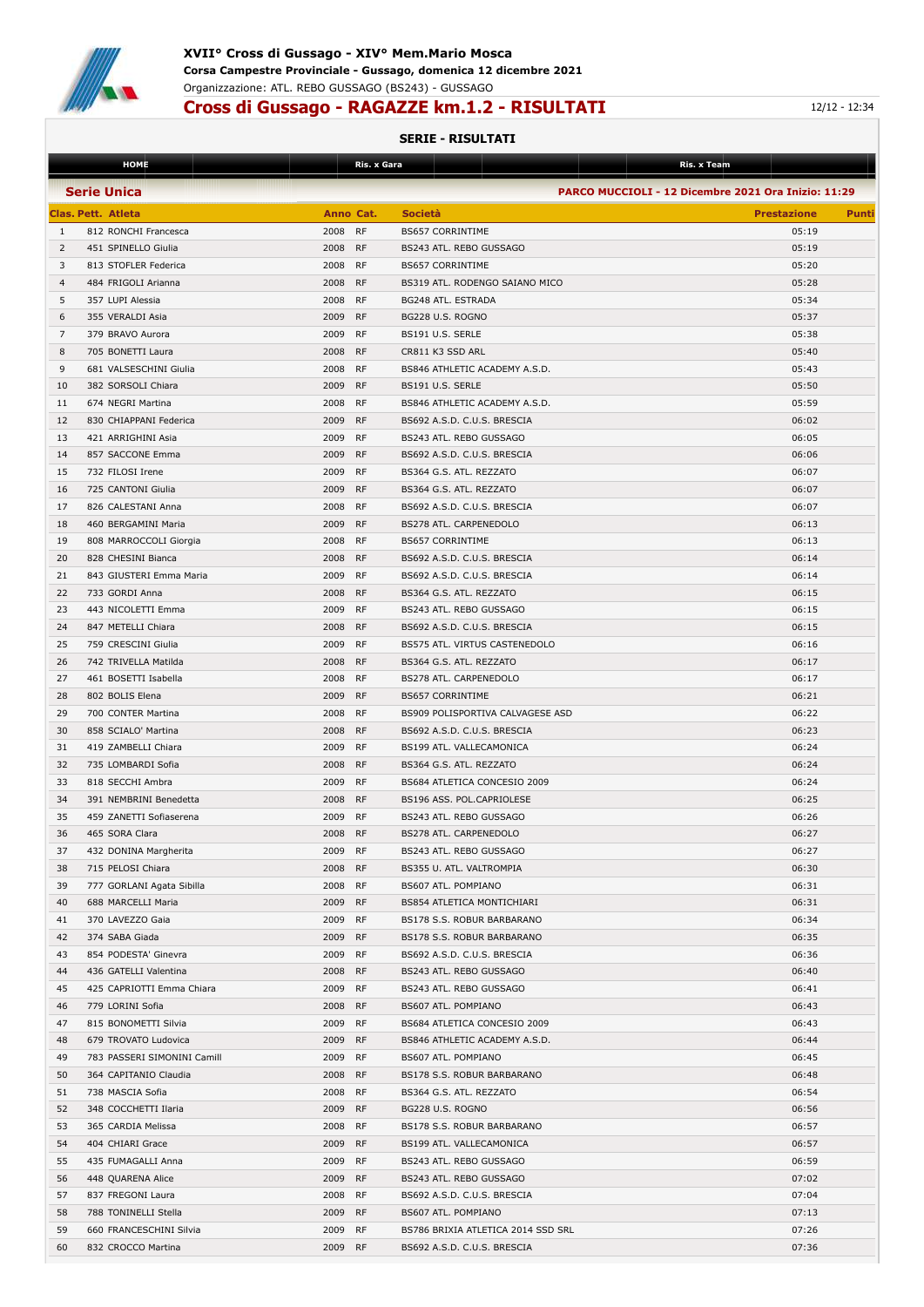| 61 | 367 GHIRARDI Sofia Aurora   | 2008    | <b>RF</b> | BS178 S.S. ROBUR BARBARANO         | 07:56      |
|----|-----------------------------|---------|-----------|------------------------------------|------------|
|    |                             |         |           |                                    |            |
| 62 | 721 BERARDI Gaia            | 2009    | <b>RF</b> | BS364 G.S. ATL. REZZATO            | 07:59      |
| 63 | 407 FALAPPI Marta           | 2008    | <b>RF</b> | BS199 ATL, VALLECAMONICA           | 08:27      |
|    | 381 RAGNOLI Lisa            | 2009 RF |           | BS191 U.S. SERLE                   | <b>DNF</b> |
|    | 361 MARINONI Francesca      | 2008 RF |           | BG353 POOL SOC.ATL.ALTA VALSERIANA | <b>DNS</b> |
|    | 720 BENVENUTI Martina       | 2008 RF |           | BS364 G.S. ATL. REZZATO            | <b>DNS</b> |
|    | 408 FRERINI Sara            | 2008 RF |           | BS199 ATL. VALLECAMONICA           | <b>DNS</b> |
|    | 500 ZANI Sofia              | 2009 RF |           | BS319 ATL, RODENGO SAIANO MICO     | <b>DNS</b> |
|    | 838 GABELLA Giulia          | 2008 RF |           | BS692 A.S.D. C.U.S. BRESCIA        | <b>DNS</b> |
|    | 770 BOEZIO Nicole           | 2009 RF |           | BS607 ATL. POMPIANO                | <b>DNS</b> |
|    | 800 MAURO Anita             | 2009    | <b>RF</b> | BS652 MOTUS ATLETICA CASTEGNATO    | <b>DNS</b> |
|    | 464 PERCIVALLI Chiara       | 2009    | <b>RF</b> | BS278 ATL. CARPENEDOLO             | <b>DNS</b> |
|    | 762 TERZI Alice             | 2008 RF |           | BS575 ATL. VIRTUS CASTENEDOLO      | <b>DNS</b> |
|    | 346 BERTOLINI Yasmine       | 2009 RF |           | BG228 U.S. ROGNO                   | <b>DNS</b> |
|    | 748 ARDESI Alice            | 2009    | <b>RF</b> | BS465 NEW ATHLETICS SULZANO        | <b>DNS</b> |
|    | 799 MANENTI Giulia          | 2008 RF |           | BS652 MOTUS ATLETICA CASTEGNATO    | <b>DNS</b> |
|    | 651 EL HAIBOUBI Fatima Ezrh | 2008 RF |           | <b>BS769 LIBERTAS VALLESABBIA</b>  | <b>DNS</b> |
|    |                             |         |           |                                    |            |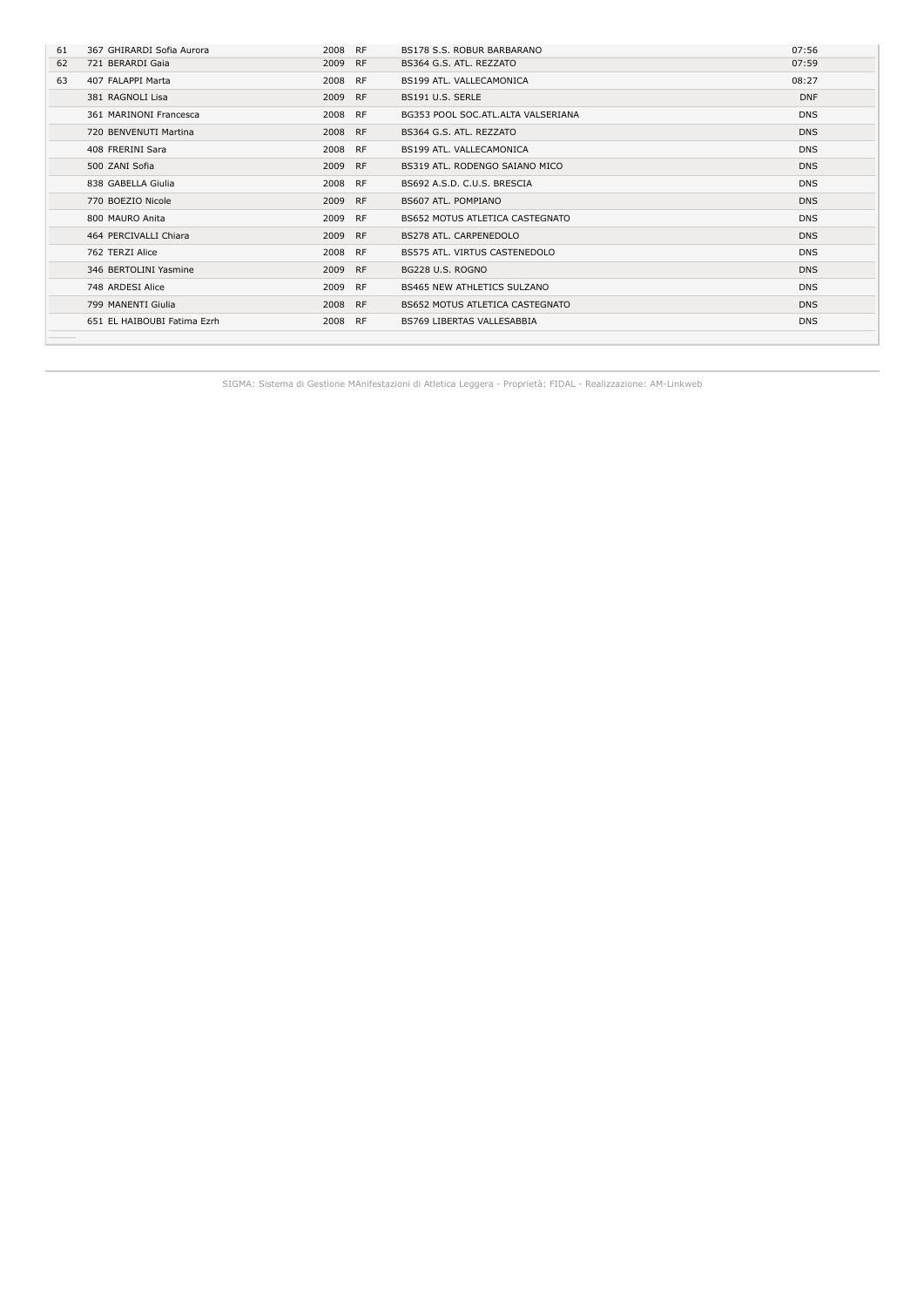

### **XVII° Cross di Gussago - XIV° Mem.Mario Mosca Corsa Campestre Provinciale - Gussago, domenica 12 dicembre 2021** Organizzazione: ATL. REBO GUSSAGO (BS243) - GUSSAGO

## **Cross di Gussago - EM10 km.0.6 - RISULTATI** 12/12 - 12:34

|                | <b>HOME</b>                 |           | Ris. x Gara | Ris. x Team                                         |                    |       |
|----------------|-----------------------------|-----------|-------------|-----------------------------------------------------|--------------------|-------|
|                | <b>Serie Unica</b>          |           |             | PARCO MUCCIOLI - 12 Dicembre 2021 Ora Inizio: 11:22 |                    |       |
|                |                             |           |             | <b>Società</b>                                      |                    |       |
|                | Clas. Pett. Atleta          | Anno Cat. |             |                                                     | <b>Prestazione</b> | Punti |
| 1              | 701 CONTER Nicolo'          | 2010      | EM10        | BS909 POLISPORTIVA CALVAGESE ASD                    | 02:11              |       |
| 2              | 685 BOSELLI Stefano         | 2010 EM10 |             | BS854 ATLETICA MONTICHIARI                          | 02:11              |       |
| 3              | 363 BEGNI Davide            | 2011 EM10 |             | BS178 S.S. ROBUR BARBARANO                          | 02:15              |       |
| $\overline{4}$ | 716 URBANO Matteo           | 2010 EM10 |             | BS355 U. ATL. VALTROMPIA                            | 02:17              |       |
| 5              | 823 BEGNIS Paolo            | 2010      | EM10        | BS692 A.S.D. C.U.S. BRESCIA                         | 02:19              |       |
| 6              | 840 GALOFORO Pietro         | 2010      | EM10        | BS692 A.S.D. C.U.S. BRESCIA                         | 02:19              |       |
| 7              | 775 GALLETTI Federico       | 2011 EM10 |             | BS607 ATL. POMPIANO                                 | 02:22              |       |
| 8              | 810 PEDERSOLI Giovanni      | 2010      | EM10        | <b>BS657 CORRINTIME</b>                             | 02:22              |       |
| 9              | 498 SVANERA Cristian        | 2011 EM10 |             | BS319 ATL. RODENGO SAIANO MICO                      | 02:23              |       |
| 10             | 449 REGHENZI Gabriele       | 2010 EM10 |             | BS243 ATL. REBO GUSSAGO                             | 02:25              |       |
| 11             | 441 MARCHINA Leonardo       | 2010      | EM10        | BS243 ATL. REBO GUSSAGO                             | 02:25              |       |
| 12             | 447 PRANDELLI Daniele       | 2010      | EM10        | BS243 ATL. REBO GUSSAGO                             | 02:26              |       |
| 13             | 706 MANFREDINI Matteo       | 2010      | EM10        | CR811 K3 SSD ARL                                    | 02:26              |       |
| 14             | 859 SIMONELLI Roberto       | 2010 EM10 |             | BS692 A.S.D. C.U.S. BRESCIA                         | 02:28              |       |
| 15             | 395 TURRA Filippo           | 2010      | EM10        | BS196 ASS. POL.CAPRIOLESE                           | 02:30              |       |
| 16             | 860 TRIVELLA Alessandro     | 2011 EM10 |             | BS692 A.S.D. C.U.S. BRESCIA                         | 02:30              |       |
| 17             | 753 BOCCHIO Mattia          | 2011 EM10 |             | BS538 ATL. GAVARDO '90 LIB.                         | 02:31              |       |
| 18             | 473 ABENI Lorenzo           | 2011 EM10 |             | BS319 ATL. RODENGO SAIANO MICO                      | 02:31              |       |
| 19             | 497 SAVELLI Niccolo'        | 2010      | EM10        | BS319 ATL. RODENGO SAIANO MICO                      | 02:31              |       |
| 20             | 749 ARDESI Davide           | 2011 EM10 |             | BS465 NEW ATHLETICS SULZANO                         | 02:32              |       |
| 21             | 739 MUSATTI Daniele         | 2010      | EM10        | BS364 G.S. ATL. REZZATO                             | 02:33              |       |
| 22             | 717 ABATE Filippo           | 2010      | EM10        | BS364 G.S. ATL. REZZATO                             | 02:34              |       |
| 23             |                             |           |             |                                                     |                    |       |
|                | 671 DONNA Pietro            | 2010      | EM10        | BS846 ATHLETIC ACADEMY A.S.D.                       | 02:35              |       |
| 24             | 692 PECORARI Manuel         | 2010      | <b>EM10</b> | <b>BS854 ATLETICA MONTICHIARI</b>                   | 02:36              |       |
| 25             | 496 RINGHINI Elia           | 2011      | EM10        | BS319 ATL. RODENGO SAIANO MICO                      | 02:38              |       |
| 26             | 766 ZANONI Manuel           | 2010      | EM10        | BS575 ATL. VIRTUS CASTENEDOLO                       | 02:38              |       |
| 27             | 698 SOTGIU Luca             | 2010      | EM10        | <b>BS854 ATLETICA MONTICHIARI</b>                   | 02:38              |       |
| 28             | 491 PELI Filippo            | 2010      | <b>EM10</b> | BS319 ATL. RODENGO SAIANO MICO                      | 02:38              |       |
| 29             | 743 ZANARDELLI Francesco    | 2010      | EM10        | BS364 G.S. ATL. REZZATO                             | 02:39              |       |
| 30             | 792 CASADEI Lorenzo         | 2010 EM10 |             | BS652 MOTUS ATLETICA CASTEGNATO                     | 02:39              |       |
| 31             | 434 FIORA Giovanni          | 2010      | <b>EM10</b> | BS243 ATL. REBO GUSSAGO                             | 02:39              |       |
| 32             | 786 TOMASONI Diego          | 2010      | EM10        | BS607 ATL. POMPIANO                                 | 02:40              |       |
| 33             | 424 BONTEMPI Giulio         | 2011      | <b>EM10</b> | BS243 ATL. REBO GUSSAGO                             | 02:42              |       |
| 34             | 431 CONTI Jacopo            | 2010      | EM10        | BS243 ATL. REBO GUSSAGO                             | 02:42              |       |
| 35             | 394 RODOLFI Matteo          | 2010      | EM10        | BS196 ASS. POL.CAPRIOLESE                           | 02:42              |       |
| 36             | 836 FONTANA Emanuele        | 2010      | EM10        | BS692 A.S.D. C.U.S. BRESCIA                         | 02:44              |       |
| 37             | 839 GALESI Leonardo         | 2011 EM10 |             | BS692 A.S.D. C.U.S. BRESCIA                         | 02:44              |       |
| 38             | 396 VERZELLETTI Mattia      | 2010 EM10 |             | BS196 ASS. POL.CAPRIOLESE                           | 02:45              |       |
| 39             | 829 CHESINI Gabriele        | 2011 EM10 |             | BS692 A.S.D. C.U.S. BRESCIA                         | 02:46              |       |
| 40             | 677 ROSSI Enrico            |           | 2010 EM10   | BS846 ATHLETIC ACADEMY A.S.D.                       | 02:46              |       |
| 41             | 668 ANGELINI Alan           | 2010 EM10 |             | BS846 ATHLETIC ACADEMY A.S.D.                       | 02:47              |       |
| 42             | 754 FABBI Ryan              | 2010 EM10 |             | BS538 ATL. GAVARDO '90 LIB.                         | 02:48              |       |
| 43             | 658 BIANCHINI Matteo        | 2010 EM10 |             | BS786 BRIXIA ATLETICA 2014 SSD SRL                  | 02:48              |       |
| 44             | 478 BONTEMPI Giovanni       | 2011 EM10 |             | BS319 ATL. RODENGO SAIANO MICO                      | 02:50              |       |
| 45             | 846 LA MICELA Pietro        | 2011 EM10 |             | BS692 A.S.D. C.U.S. BRESCIA                         | 02:50              |       |
| 46             | 472 ABENI Filippo           | 2011 EM10 |             | BS319 ATL. RODENGO SAIANO MICO                      | 02:50              |       |
| 47             | 669 COLTURI Leonardo        | 2010 EM10 |             | BS846 ATHLETIC ACADEMY A.S.D.                       | 02:52              |       |
| 48             | 392 PINTADU Filippo         | 2010 EM10 |             | BS196 ASS. POL.CAPRIOLESE                           | 02:52              |       |
| 49             | 690 MORATTI Thomas          | 2011 EM10 |             | BS854 ATLETICA MONTICHIARI                          | 02:52              |       |
| 50             | 659 FAVERZANI Samuele       |           | 2010 EM10   | BS786 BRIXIA ATLETICA 2014 SSD SRL                  | 02:55              |       |
| 51             | 850 PELI Giona              | 2010 EM10 |             | BS692 A.S.D. C.U.S. BRESCIA                         | 02:55              |       |
| 52             | 747 TOMASELLI Davide        | 2011 EM10 |             | BS377 ATL. BEDIZZOLE                                | 02:56              |       |
|                |                             |           |             |                                                     |                    |       |
| 53             | 790 UBERTI Christian        | 2011 EM10 |             | BS607 ATL. POMPIANO                                 | 02:56              |       |
| 54             | 842 GAZICH VALSERIATI Edoar | 2011 EM10 |             | BS692 A.S.D. C.U.S. BRESCIA                         | 02:57              |       |
| 55             | 358 PAOLETTI Gabriele       | 2011 EM10 |             | BG248 ATL. ESTRADA                                  | 02:57              |       |
| 56             | 489 MILINI Matteo           |           | 2011 EM10   | BS319 ATL. RODENGO SAIANO MICO                      | 02:59              |       |
| 57             | 386 FUORVITO Lorenzo        |           | 2010 EM10   | BS196 ASS. POL.CAPRIOLESE                           | 03:01              |       |
| 58             | 492 PENSIERI Francesco      | 2010 EM10 |             | BS319 ATL. RODENGO SAIANO MICO                      | 03:02              |       |
| 59             | 696 SILVESTRI Riccardo      | 2011 EM10 |             | BS854 ATLETICA MONTICHIARI                          | 03:02              |       |
| 60             | 841 GALTIERI Enrico         |           | 2011 EM10   | BS692 A.S.D. C.U.S. BRESCIA                         | 03:02              |       |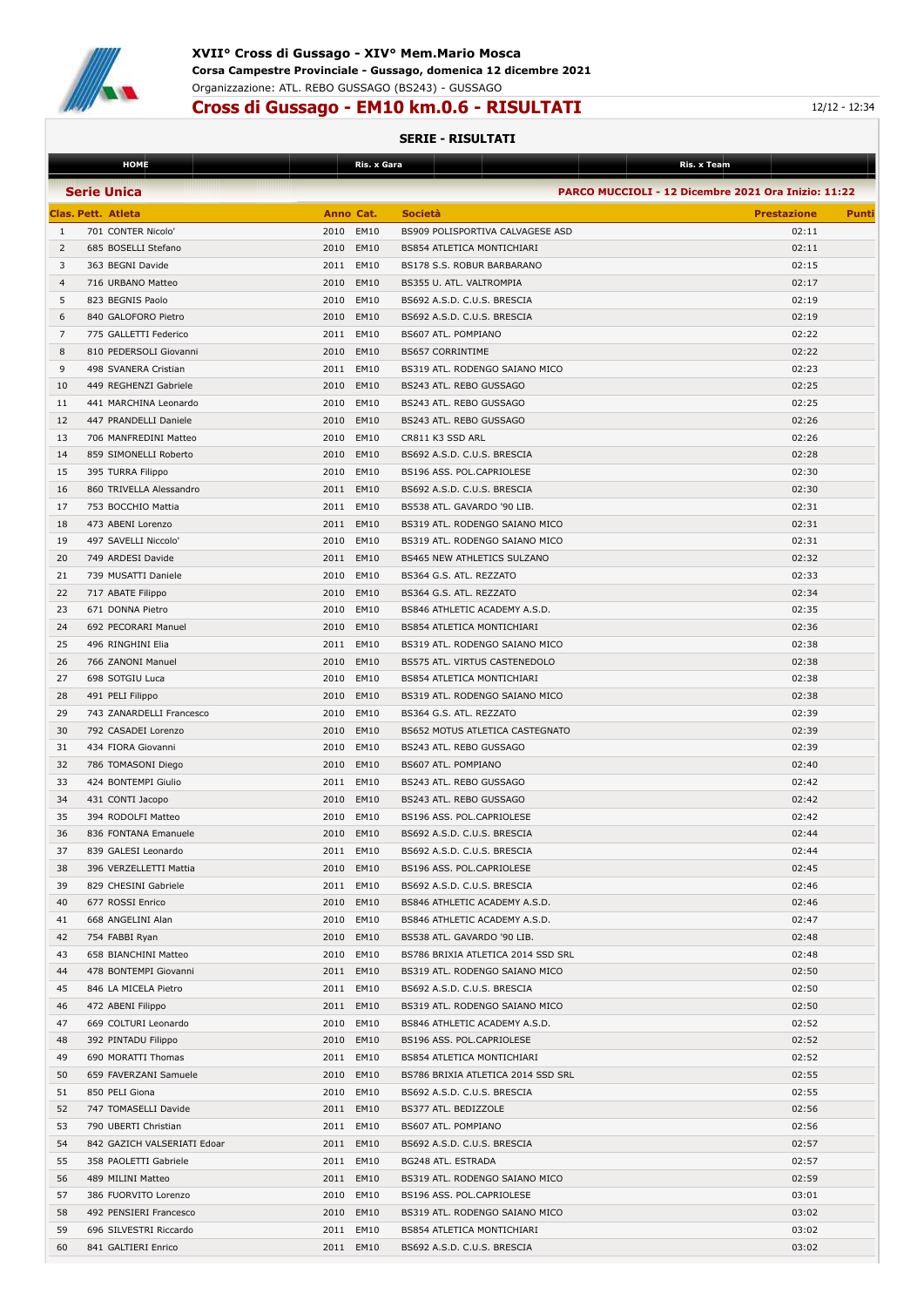| 61 | 359 TOVO Marco              | 2010 EM10 | BG248 ATL. ESTRADA                   | 03:03      |
|----|-----------------------------|-----------|--------------------------------------|------------|
| 62 | 485 GALENTI Andrea          | 2010 EM10 | BS319 ATL, RODENGO SAIANO MICO       | 03:04      |
| 63 | 453 UBERTI Federico         | 2011 EM10 | BS243 ATL, REBO GUSSAGO              | 03:05      |
| 64 | 689 MISSIDENTI Michele      | 2010 EM10 | BS854 ATLETICA MONTICHIARI           | 03:05      |
| 65 | 734 LIBRI Leonardo          | 2011 EM10 | BS364 G.S. ATL. REZZATO              | 03:10      |
| 66 | 428 CAVALLI Federico        | 2011 EM10 | BS243 ATL. REBO GUSSAGO              | 03:12      |
| 67 | 417 SOPINI Edoardo          | 2011 EM10 | BS199 ATL. VALLECAMONICA             | 03:13      |
| 68 | 787 TOMASONI Filippo        | 2011 EM10 | BS607 ATL. POMPIANO                  | 03:15      |
| 69 | 445 NOVENTA Giovanni        | 2010 EM10 | BS243 ATL, REBO GUSSAGO              | 03:15      |
| 70 | 791 BANFI Marco             | 2010 EM10 | BS652 MOTUS ATLETICA CASTEGNATO      | 03:17      |
| 71 | 452 TORRES CASTELLANI Leona | 2011 EM10 | BS243 ATL, REBO GUSSAGO              | 03:19      |
| 72 | 422 BERGOLI Giacomo         | 2011 EM10 | BS243 ATL, REBO GUSSAGO              | 03:21      |
| 73 | 795 FERRARI Davide          | 2010 EM10 | BS652 MOTUS ATLETICA CASTEGNATO      | 03:22      |
| 74 | 699 TOMESCU Stefan          | 2011 EM10 | <b>BS854 ATLETICA MONTICHIARI</b>    | 03:52      |
|    | 475 BENDOTTI Giacomo        | 2011 EM10 | BS319 ATL. RODENGO SAIANO MICO       | <b>DNS</b> |
|    | 372 NEDROTTI Lorenzo        | 2010 EM10 | BS178 S.S. ROBUR BARBARANO           | <b>DNS</b> |
|    | 757 TONOLI Stefano          | 2011 EM10 | BS538 ATL. GAVARDO '90 LIB.          | <b>DNS</b> |
|    | 401 CARTA Giuseppe          | 2011 EM10 | BS199 ATL. VALLECAMONICA             | <b>DNS</b> |
|    | 414 PUTELLI Carlito         | 2011 EM10 | BS199 ATL. VALLECAMONICA             | <b>DNS</b> |
|    | 360 MARINONI Cristian       | 2011 EM10 | BG353 POOL SOC.ATL.ALTA VALSERIANA   | <b>DNS</b> |
|    | 483 FIORA Martino           | 2010 EM10 | BS319 ATL, RODENGO SAIANO MICO       | <b>DNS</b> |
|    | 710 MINELLI Simone          | 2010 EM10 | MI609 ATLETICRALS2-TEATRO ALLA SCALA | <b>DNS</b> |
|    | 797 LANZA Federico          | 2011 EM10 | BS652 MOTUS ATLETICA CASTEGNATO      | <b>DNS</b> |
|    | 724 BULKHUNDEE Matteo       | 2010 EM10 | BS364 G.S. ATL. REZZATO              | <b>DNS</b> |
|    | 683 ALBINI Alessandro       | 2011 EM10 | <b>BS854 ATLETICA MONTICHIARI</b>    | <b>DNS</b> |
|    | 822 BARONIO Mattia          | 2010 EM10 | BS692 A.S.D. C.U.S. BRESCIA          | <b>DNS</b> |
|    | 397 ARMANNI Michele         | 2011 EM10 | BS199 ATL. VALLECAMONICA             | <b>DNS</b> |
|    |                             |           |                                      |            |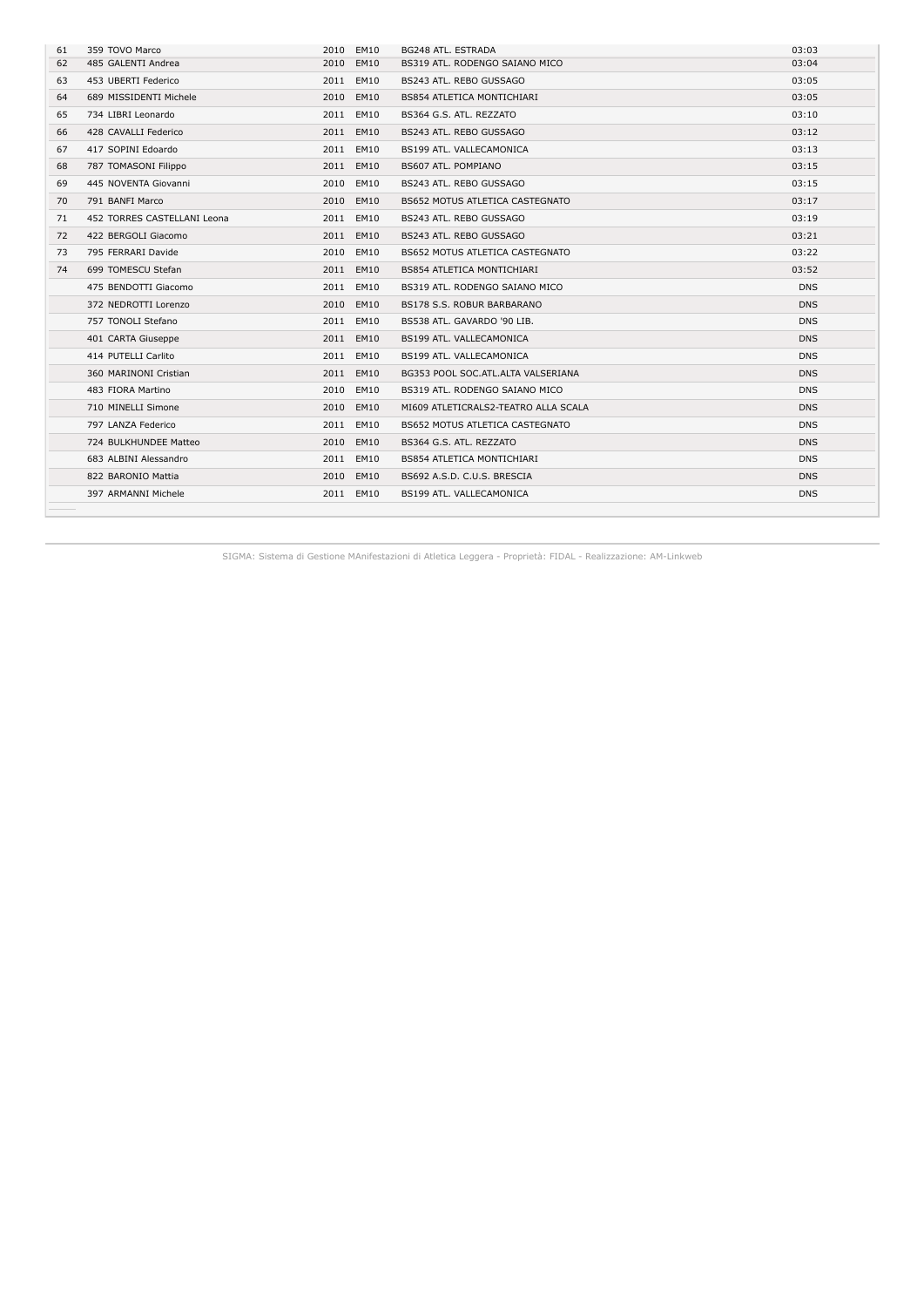

### **XVII° Cross di Gussago - XIV° Mem.Mario Mosca Corsa Campestre Provinciale - Gussago, domenica 12 dicembre 2021** Organizzazione: ATL. REBO GUSSAGO (BS243) - GUSSAGO

## **Cross di Gussago - EF10 km.0.6 - RISULTATI** 12/12 - 12:34

|                | <b>HOME</b>                 |           | Ris. x Gara | Ris. x Team                                         |                    |       |
|----------------|-----------------------------|-----------|-------------|-----------------------------------------------------|--------------------|-------|
|                | <b>Serie Unica</b>          |           |             | PARCO MUCCIOLI - 12 Dicembre 2021 Ora Inizio: 11:15 |                    |       |
|                |                             |           |             |                                                     |                    |       |
|                | Clas. Pett. Atleta          | Anno Cat. |             | <b>Società</b>                                      | <b>Prestazione</b> | Punti |
| 1              | 437 IACONO Dafne            | 2010 EF10 |             | BS243 ATL. REBO GUSSAGO                             | 02:13              |       |
| 2              | 680 VALSESCHINI Chiara      | 2010 EF10 |             | BS846 ATHLETIC ACADEMY A.S.D.                       | 02:15              |       |
| 3              | 853 PESCATORI Silvia        | 2011 EF10 |             | BS692 A.S.D. C.U.S. BRESCIA                         | 02:20              |       |
| $\overline{4}$ | 672 FERRARI Giada           | 2010 EF10 |             | BS846 ATHLETIC ACADEMY A.S.D.                       | 02:23              |       |
| 5              | 702 CANCLINI Irene          | 2010      | EF10        | CR810 ASD NUOVA VIRTUS CREMA                        | 02:24              |       |
| 6              | 845 GUERRA Claudia          | 2010 EF10 |             | BS692 A.S.D. C.U.S. BRESCIA                         | 02:25              |       |
| 7              | 741 SIGALINI Sara           | 2011 EF10 |             | BS364 G.S. ATL. REZZATO                             | 02:26              |       |
| 8              | 824 BERLUCCHI Maria         | 2010 EF10 |             | BS692 A.S.D. C.U.S. BRESCIA                         | 02:27              |       |
| 9              | 763 VALDAMERI Anita         | 2010 EF10 |             | BS575 ATL. VIRTUS CASTENEDOLO                       | 02:27              |       |
| 10             | 737 MARCELLI Linda          | 2010 EF10 |             | BS364 G.S. ATL. REZZATO                             | 02:29              |       |
|                |                             |           |             |                                                     | 02:30              |       |
| 11             | 831 CONTI Nina              | 2011 EF10 |             | BS692 A.S.D. C.U.S. BRESCIA                         |                    |       |
| 12             | 350 FAUSTINI Laura          | 2010 EF10 |             | BG228 U.S. ROGNO                                    | 02:30              |       |
| 13             | 849 PANCHERI Sara           | 2011 EF10 |             | BS692 A.S.D. C.U.S. BRESCIA                         | 02:32              |       |
| 14             | 666 RADASSAO Lucrezia       | 2010 EF10 |             | BS786 BRIXIA ATLETICA 2014 SSD SRL                  | 02:32              |       |
| 15             | 704 SBERNINI Sofia          | 2010 EF10 |             | CR810 ASD NUOVA VIRTUS CREMA                        | 02:34              |       |
| 16             | 740 RAMPI Maddalena         | 2011 EF10 |             | BS364 G.S. ATL. REZZATO                             | 02:35              |       |
| 17             | 821 ARIAZZI Giulia          | 2010 EF10 |             | BS692 A.S.D. C.U.S. BRESCIA                         | 02:36              |       |
| 18             | 833 DE MONTE Irene          | 2011 EF10 |             | BS692 A.S.D. C.U.S. BRESCIA                         | 02:37              |       |
| 19             | 440 MARCHINA Amelia         | 2011 EF10 |             | BS243 ATL. REBO GUSSAGO                             | 02:39              |       |
| 20             | 693 ROMANO Emma             | 2010 EF10 |             | BS854 ATLETICA MONTICHIARI                          | 02:42              |       |
| 21             | 856 SABBADINI Giuliag       | 2011 EF10 |             | BS692 A.S.D. C.U.S. BRESCIA                         | 02:43              |       |
| 22             | 769 BELOTTI Giorgia         | 2010 EF10 |             | BS607 ATL. POMPIANO                                 | 02:43              |       |
| 23             | 368 GUERRA Greta            | 2011 EF10 |             | BS178 S.S. ROBUR BARBARANO                          | 02:43              |       |
| 24             | 835 DI PASQUALE Vittoria    | 2010 EF10 |             | BS692 A.S.D. C.U.S. BRESCIA                         | 02:44              |       |
| 25             |                             |           |             |                                                     |                    |       |
|                | 687 DELLA FIORE Alice       | 2010 EF10 |             | BS854 ATLETICA MONTICHIARI                          | 02:46              |       |
| 26             | 729 EL AOURCH Jannat        | 2010 EF10 |             | BS364 G.S. ATL. REZZATO                             | 02:47              |       |
| 27             | 686 DALDOSSO Wilma          | 2010 EF10 |             | BS854 ATLETICA MONTICHIARI                          | 02:47              |       |
| 28             | 782 MANFREDINI Greta        | 2010 EF10 |             | BS607 ATL. POMPIANO                                 | 02:49              |       |
| 29             | 670 DAVYDOVYCH Nelli        | 2011 EF10 |             | BS846 ATHLETIC ACADEMY A.S.D.                       | 02:50              |       |
| 30             | 768 BARBARESCHI Viola Cater | 2010 EF10 |             | BS607 ATL. POMPIANO                                 | 02:51              |       |
| 31             | 474 ARCHETTI Matilde        | 2011 EF10 |             | BS319 ATL. RODENGO SAIANO MICO                      | 02:52              |       |
| 32             | 834 DI FURIA Lucia          | 2011 EF10 |             | BS692 A.S.D. C.U.S. BRESCIA                         | 02:52              |       |
| 33             | 450 SERENA Ilaria           | 2011 EF10 |             | BS243 ATL. REBO GUSSAGO                             | 02:52              |       |
| 34             | 439 MAFFESSOLI Fabiola      | 2011 EF10 |             | BS243 ATL. REBO GUSSAGO                             | 02:53              |       |
| 35             | 648 VEZZINI Viola           | 2010 EF10 |             | BS692 A.S.D. C.U.S. BRESCIA                         | 02:54              |       |
| 36             | 479 BONZI Amanda            | 2010 EF10 |             | BS319 ATL. RODENGO SAIANO MICO                      | 02:55              |       |
| 37             | 413 PEZZOTTI Alessia        | 2011 EF10 |             | BS199 ATL. VALLECAMONICA                            | 02:55              |       |
| 38             | 653 RAOUF Hidaya            | 2010 EF10 |             | BS769 LIBERTAS VALLESABBIA                          | 02:58              |       |
| 39             | 761 TERRAGIN Vera           | 2010 EF10 |             | BS575 ATL. VIRTUS CASTENEDOLO                       | 02:58              |       |
| 40             | 676 POLI Gioia              | 2011 EF10 |             | BS846 ATHLETIC ACADEMY A.S.D.                       | 02:59              |       |
|                |                             |           |             |                                                     |                    |       |
| 41             | 426 CAPRIOTTI Marta Giulia  | 2011 EF10 |             | BS243 ATL. REBO GUSSAGO                             | 03:00              |       |
| 42             | 736 LUSSIGNOLI Giada        | 2010 EF10 |             | BS364 G.S. ATL. REZZATO                             | 03:00              |       |
| 43             | 650 ARIENI Martina          | 2010 EF10 |             | BS769 LIBERTAS VALLESABBIA                          | 03:00              |       |
| 44             | 744 ABAHOU Manar            | 2010 EF10 |             | BS377 ATL. BEDIZZOLE                                | 03:03              |       |
| 45             | 481 CIVINI Paola            | 2011 EF10 |             | BS319 ATL. RODENGO SAIANO MICO                      | 03:03              |       |
| 46             | 756 OUONI Nadia Fatima      | 2011 EF10 |             | BS538 ATL. GAVARDO '90 LIB.                         | 03:04              |       |
| 47             | 444 NOVENTA Bianca          | 2011 EF10 |             | BS243 ATL. REBO GUSSAGO                             | 03:05              |       |
| 48             | 661 FRUGONI Elena           | 2011 EF10 |             | BS786 BRIXIA ATLETICA 2014 SSD SRL                  | 03:08              |       |
| 49             | 825 BIANCARDI Irene         | 2011 EF10 |             | BS692 A.S.D. C.U.S. BRESCIA                         | 03:08              |       |
| 50             | 855 REGNO Sofia             | 2011 EF10 |             | BS692 A.S.D. C.U.S. BRESCIA                         | 03:10              |       |
| 51             | 820 ANGOSCINI Marta         | 2011 EF10 |             | BS692 A.S.D. C.U.S. BRESCIA                         | 03:11              |       |
| 52             | 383 BELTRAMI Matilde        | 2011 EF10 |             | BS196 ASS. POL.CAPRIOLESE                           | 03:13              |       |
| 53             | 745 ABAHOU Nesrine          | 2010 EF10 |             | BS377 ATL. BEDIZZOLE                                | 03:13              |       |
| 54             | 649 ZAMBONI Vittoria        | 2011 EF10 |             | BS692 A.S.D. C.U.S. BRESCIA                         | 03:14              |       |
| 55             | 695 SARTI Alice             | 2010 EF10 |             | BS854 ATLETICA MONTICHIARI                          | 03:16              |       |
|                |                             |           |             |                                                     |                    |       |
| 56             | 691 ORTOLEVA Camilla        | 2011 EF10 |             | BS854 ATLETICA MONTICHIARI                          | 03:17              |       |
| 57             | 457 VIRGILIO Emilia         | 2011 EF10 |             | BS243 ATL. REBO GUSSAGO                             | 03:17              |       |
| 58             | 727 CODENOTTI Giulia        | 2010 EF10 |             | BS364 G.S. ATL. REZZATO                             | 03:24              |       |
| 59             | 684 BAROLLI Isabela         | 2010 EF10 |             | BS854 ATLETICA MONTICHIARI                          | 03:29              |       |
| 60             | 402 CHIAPPARINI Giulia      | 2011 EF10 |             | BS199 ATL. VALLECAMONICA                            | 03:32              |       |